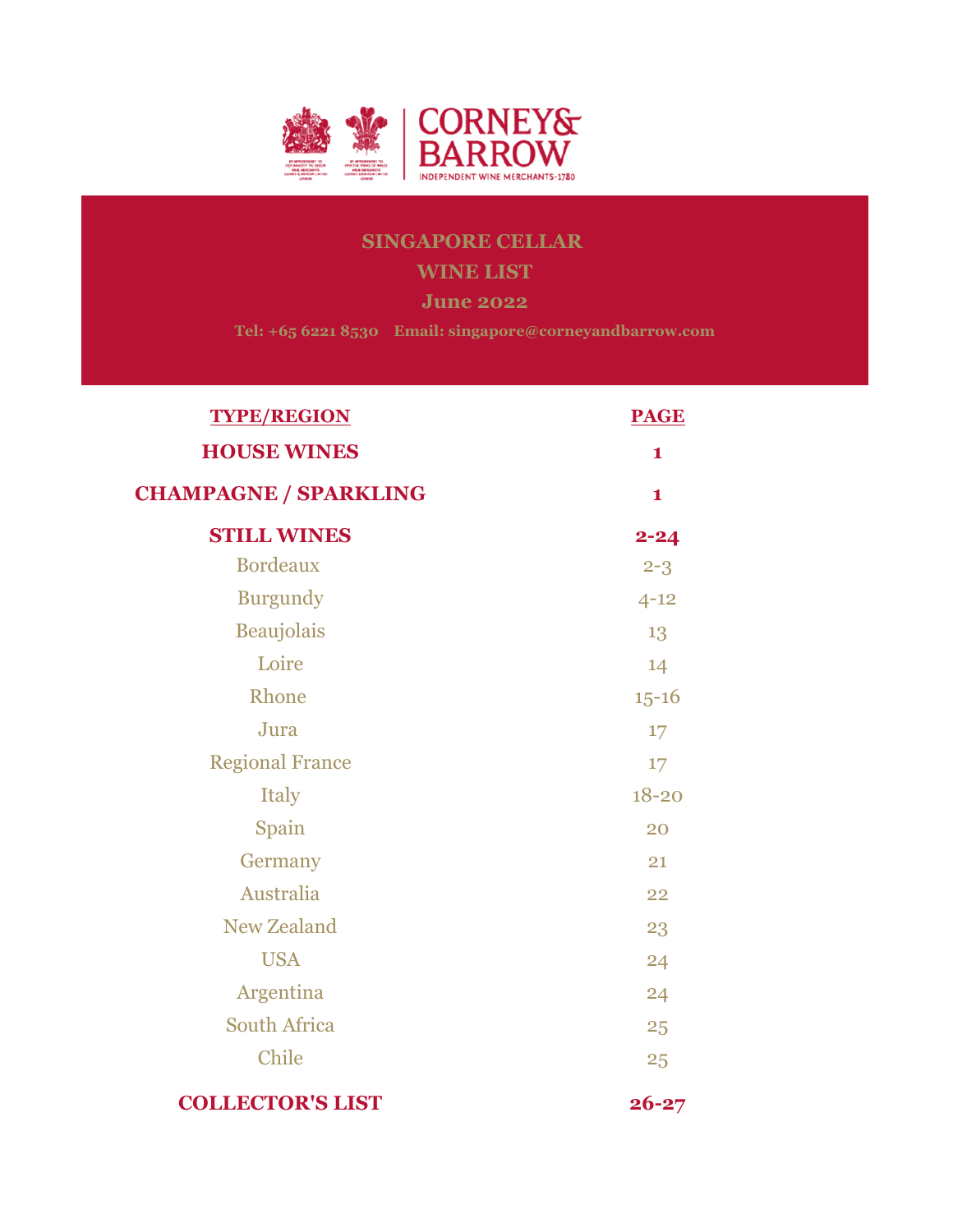## CONTACT US

## Thibaut Mathieu, Managing Director - Asia

 thibaut.mathieu@corneyandbarrow.com T + 852 3694 3334 M + 852 6160 1786

## Nicolas Deneux, Operations Manager - Asia

nicolas.deneux@corneyandbarrow.com  $T + 85236943308$ M + 852 6160 1205

 Isabelle Wu, Singapore Sales Manager

 $T + 6562218561$   $T + 6562218514$ 

## Dennis Lim, Sales Executive

dennis.lim@corneyandbarrow.com therese.tan@corneyandbarrow.com  $T + 65$  is 6221 8549 T + 65 6221 8513

Kenneth Au, Senior Sales Manager

 isabelle.wu@corneyandbarrow.com kenneth.au@corneyandbarrow.com M + 65 9821 7130 M + 65 9712 0085

## Therese Tan, Sales Executive

 $M + 6591253123$   $M + 6591180053$ 

## SINGAPORE OFFICE

T +65 6221 8530 F +65 6221 8461 101, Cecil Street, #16-07 Singapore 069533



**INSTAGRAM FACEBOOK** 

@corneyandbarrowsg

www.corneyandbarrow.com.sg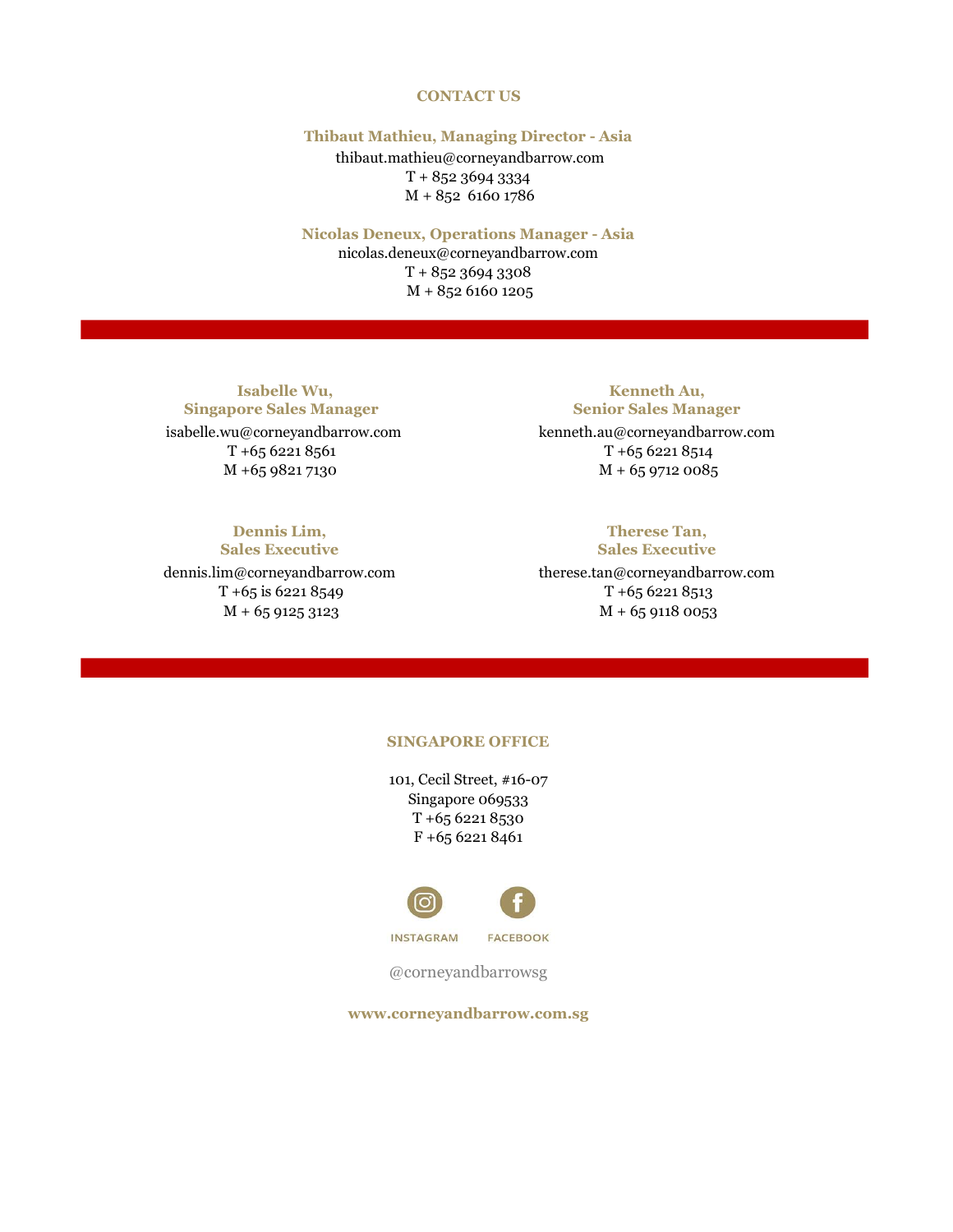## CORNEY & BARROW HOUSE WINES

| <b>SPARKLING</b><br>Corney & Barrow Sparkling Blanc de Blancs Methode Traditionnelle NV | \$40 |
|-----------------------------------------------------------------------------------------|------|
| <b>WHITE</b><br>Corney & Barrow Blanc IGP Cotes de Gascogne 2019                        | \$22 |
|                                                                                         |      |
| <b>RED</b>                                                                              |      |
| Corney & Barrow Cotes-du-Rhone Vignobles Gonnet 2018                                    | \$32 |
| Corney & Barrow Claret Maison Sichel 2016                                               | \$32 |
| Corney & Barrow Grand Cru St-Emilion Chateau Bellevue-Figeac 2017                       | \$45 |
| Corney & Barrow Margaux 2015                                                            | \$65 |
| <b>SWEET WINE &amp; SPIRIT</b>                                                          |      |
| Corney & Barrow Sauternes 2017 Halves                                                   | \$28 |
| Corney & Barrow Sloe Gin                                                                | \$88 |
|                                                                                         |      |
|                                                                                         |      |

## CHAMPAGNE & SPARKLING WINE

| <b>CHAMPAGNE</b><br>Guy de Chassey Grand Cru Brut NV<br>Vilmart et Cie Coeur de Cuvee 2002 | \$59<br>\$310 |
|--------------------------------------------------------------------------------------------|---------------|
| <b>SPARKLING WINE</b>                                                                      |               |
| Bodega Ruca Malen Sparkling Brut Traditional Method NV                                     | \$48          |
| Ambriel Rose Extra Dry Traditional Method 2013                                             | \$65          |
| Breaky Bottom Cuvee Reynolds Stone Brut Traditional Method 2010                            | \$78          |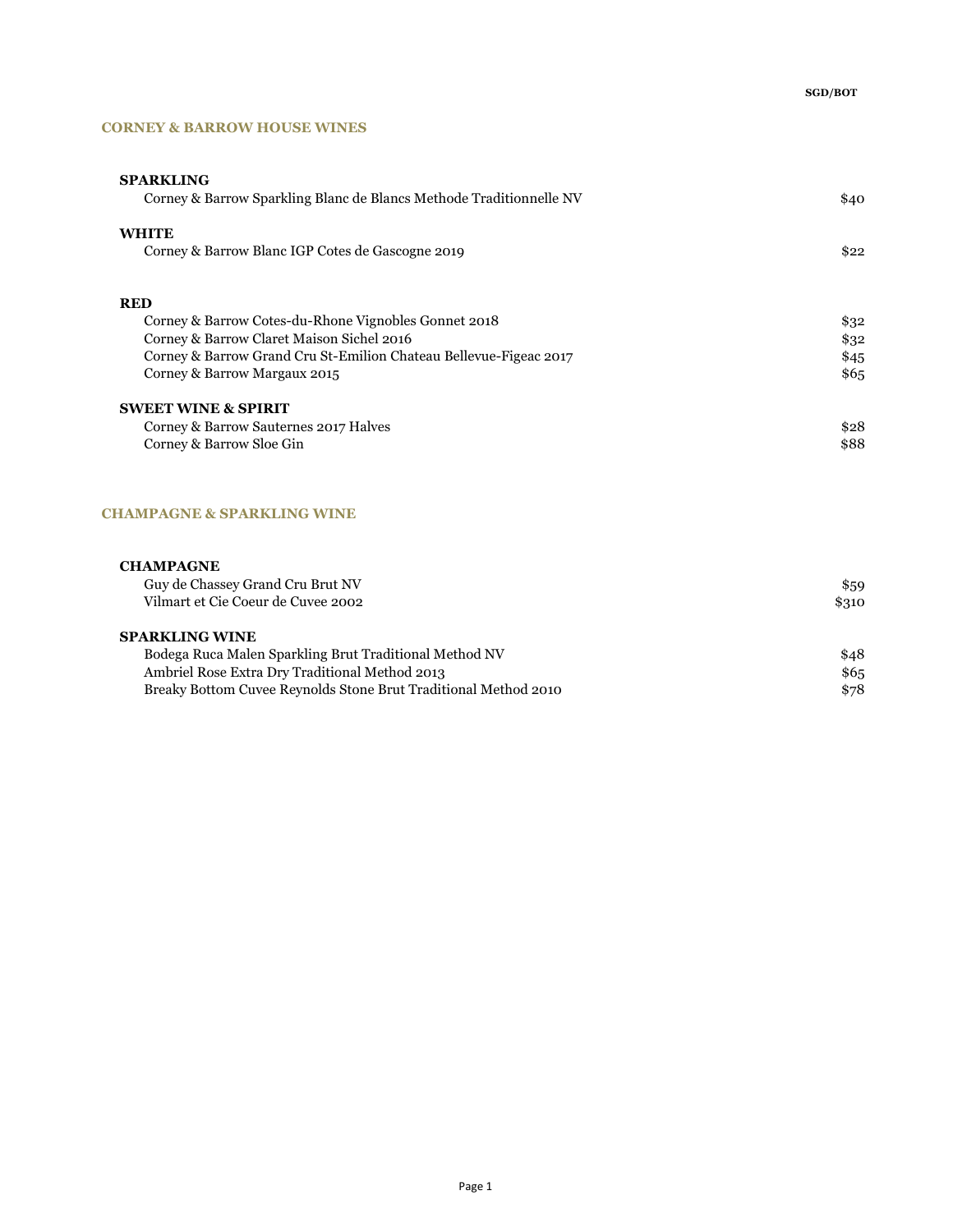#### BORDEAUX

### CÔTES DE CASTILLON

#### Domaine de l'Aurage

L'Aurage was created with the 2007 vintage, a new property owned and run by Louis Mitjavile. Louis, hugely talented, had learned his trade whilst working for his father François Mitjavile, the iconic trailblazer at Tertre Roteboeuf in St Emilion and Roc de Cambes in the Côtes de Bourg. Louis had forged a remarkable reputation in his own right, consulting widely, before he acquired this fabulous estate in the Côtes de Castillon, an appellation which borders St Emilion and enjoys the same clay/limestone soil as its esteemed neighbour. Louis wants to see opulence in his wines, rather than concentration, with balance being the overall objective. Domaine de l'Aurage is a tremendous ambassador for the Côtes de Castillon appellation, sumptuous, elegant and long.

### RED

| L'Aurage 2013 | \$80 |
|---------------|------|
| L'Aurage 2014 | \$80 |
| L'Aurage 2015 | \$80 |

## CÔTES DE BOURG

#### Roc de Cambes

Roc de Cambes is a jewel owned by François Mitjavile, highly renowned for Tertre Roteboeuf Grand Cru in St Emilion. This is his property in the Côtes de Bourg, a vineyard reminiscent of Tertre Roteboeuf, being as it is, a natural amphitheatre with a perfect aspect overlooking the Gironde River. It comprises fourteen hectares of old vines planted on the most highly reputed slope of the Côtes (les Croutes), where the heat of the sun on the slope is regulated by the effects of the estuary and cool clay/limestone soils. This makes for regular growth and wonderfully ripe, concentrated fruit.

| Roc de Cambes 2012 | \$143 |
|--------------------|-------|
| Roc de Cambes 2014 | \$132 |
| Roc de Cambes 2015 | \$160 |

#### Chateau La Gamaye

With 5 acres the 1920s, the vineyard was developed to 50 acres. Franck Bourceau found, over time and acguisitions, the balance between traditional know-how and modernity. The estate is composed today of 3 differents Chateaux divided on 3 appellation, Chateau La Gamaye (Blaye Cotes de Bordeaux), Chateau Haut Mangaud (Cotes de Bourg), et Chateau Terrier des Cailloux (Bordeaux) and propose subtle wines, all classified in AOC.

## RED

Chateau La Gamaye Cuvee Prestige 2018 \$40

#### WHITE

Chateau La Gamaye Terres Blanches 2020 \$30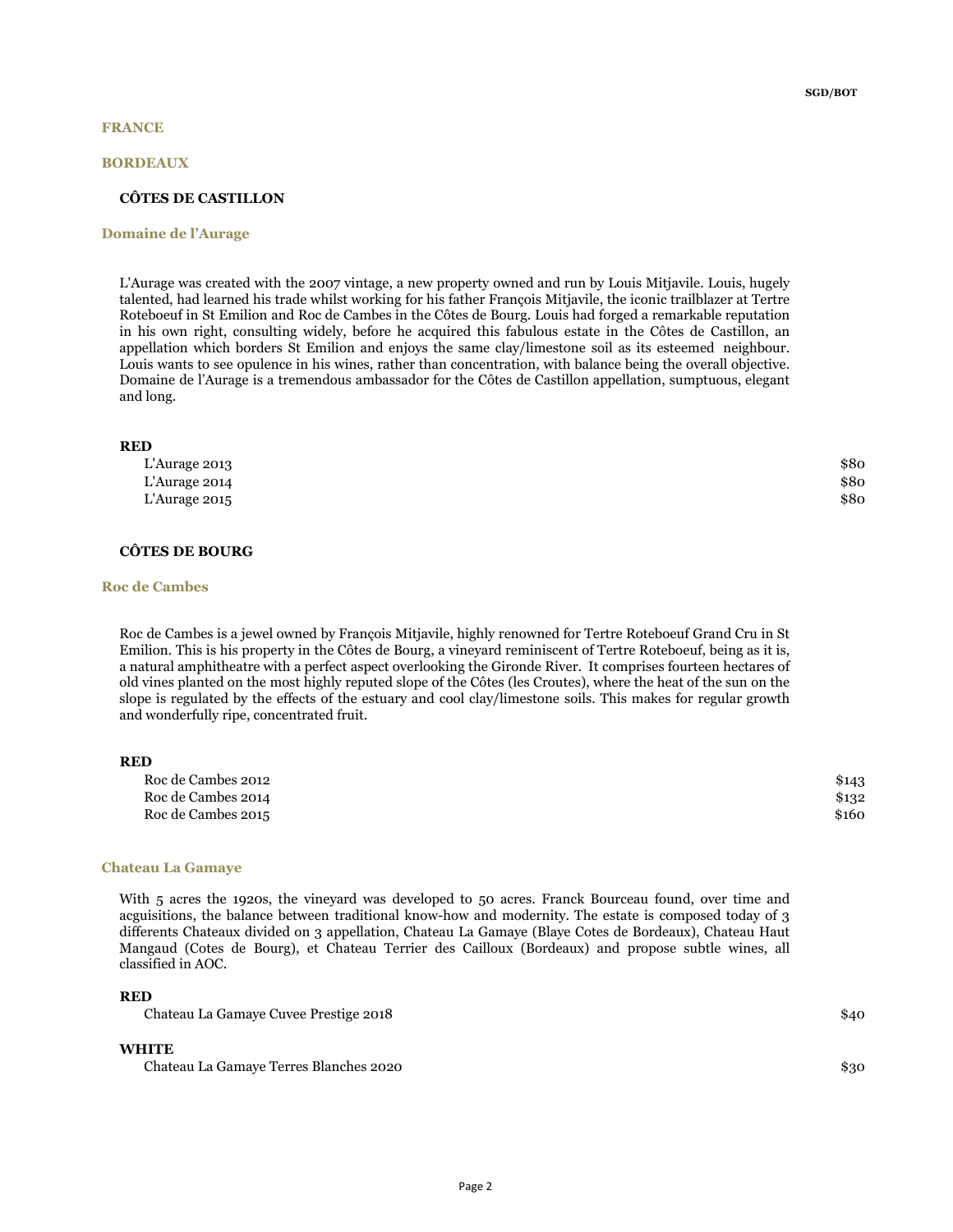## FRANCE

## BORDEAUX

## ST. EMILION

## Tertre Roteboeuf

The incredible Tertre Roteboeuf property lies 2km south-east of St Emilion. A scant 6 hectares in size, Tertre Roteboeuf's rise to fame from virtual obscurity has been meteoric. This turnaround was spearheaded by a unique individual, one François Mitjavile, aided and abetted by his wife Miloute, his son and daughter Louis and Nina. The result is now undisputedly regarded as one of Saint Emilion's greatest wines.

## RED

| Tertre Roteboeuf Grand Cru St-Emilion 1990 | \$530 |
|--------------------------------------------|-------|
| Tertre Roteboeuf Grand Cru St-Emilion 1995 | \$330 |
| Tertre Roteboeuf Grand Cru St-Emilion 1998 | \$455 |
| Tertre Roteboeuf Grand Cru St-Emilion 2006 | \$325 |
| Tertre Roteboeuf Grand Cru St-Emilion 2007 | \$270 |
| Tertre Roteboeuf Grand Cru St-Emilion 2008 | \$265 |
| Tertre Roteboeuf Grand Cru St-Emilion 2009 | \$420 |
| Tertre Roteboeuf Grand Cru St-Emilion 2010 | \$400 |
| Tertre Roteboeuf Grand Cru St-Emilion 2011 | \$325 |
| Tertre Roteboeuf Grand Cru St-Emilion 2012 | \$245 |
| Tertre Roteboeuf Grand Cru St-Emilion 2013 | \$270 |
| Tertre Roteboeuf Grand Cru St-Emilion 2017 | \$280 |
|                                            |       |

## OTHER BORDEAUX

Chateau Mayne-Graves 2020 **\$34**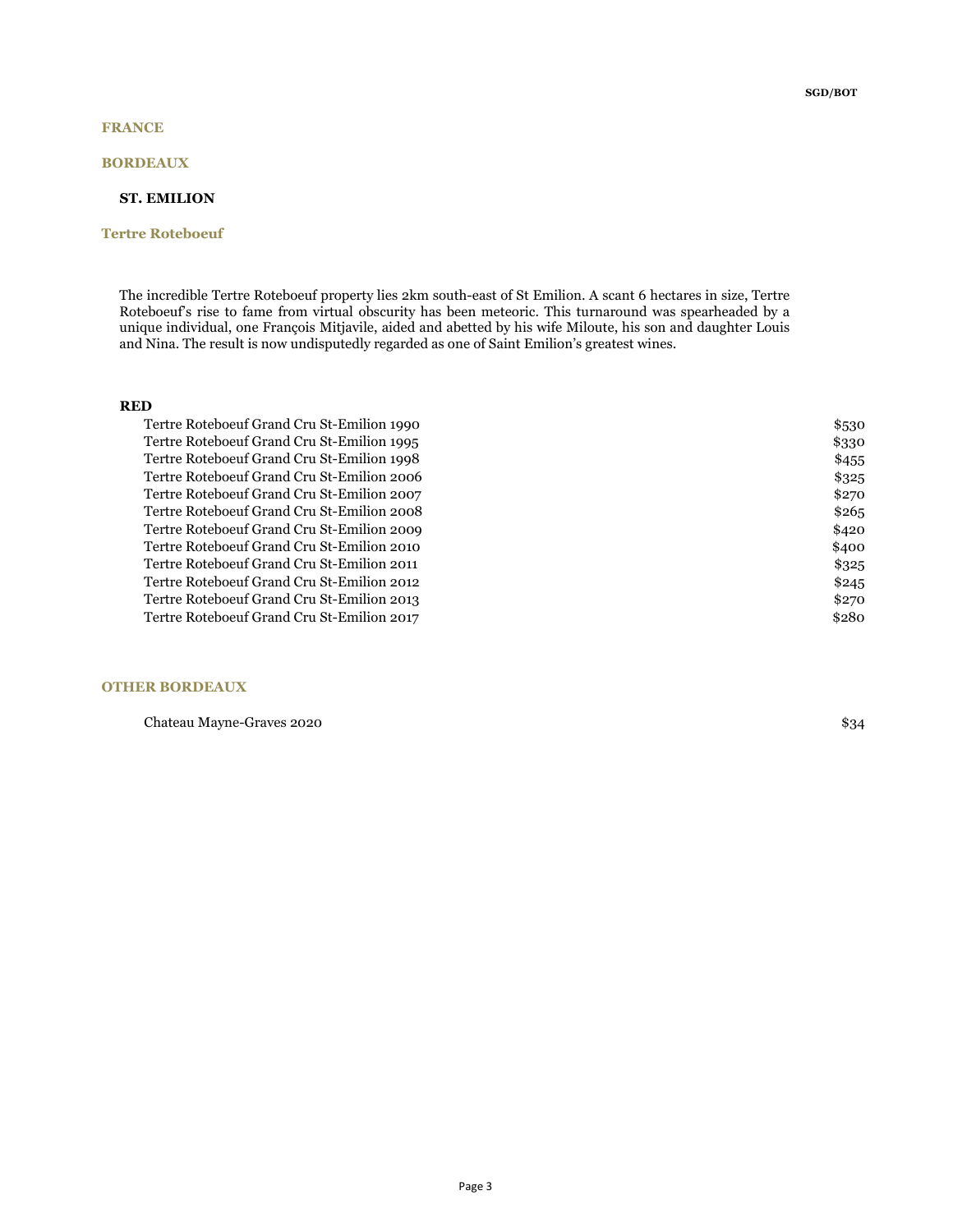### **BURGUNDY**

#### Domaine Vincent Dampt

SGD/BOT

Vincent is the son of Daniel Dampt and grandson of Jean Defaix, both admired Chablis producers. Respectful of family tradition, Vincent is nonetheless determined to build his own reputation. Vincent is fiercely passionate about wine and the Chablis terroir, yet open to new ideas and methods in his pursuit of quality. Ever focused, Vincent enrolled himself in winemaking school aged just 14, then worked in France, notably with Olivier Leflaive in Burgundy, before heading to New Zealand's Marlborough region, an experience he calls mind expanding. Vincent's vines are planted on Chablis' quintessential Kimmeridgian soils. Now in his second decade of winemaking, Vincent owns two hectares of prime Chablis and Chablis 1er Cru vineyards around the village of Milly, some with 55 year-old vines. Styled to give pleasure, Vincent Dampt's steely, mineral wines are classic Chablis with the classic crushed shell profile of the appellation.

### WHITE

**CHABLIS** 

## Chablis Domaine Vincent Dampt 2016 Halves \$25 Chablis Domaine Vincent Dampt 2018 \$55 Chablis Domaine Vincent Dampt 2020 \$55 Chablis Vaillons 1er Cru Domaine Vincent Dampt 2019 \$70

### Domaine Stephane Magnien

Located in Morey-Saint-Denis, the domaine produces village and premier cru wines in Morey-Saint-Denis and Chambolle-Musigny as well as 2 grand crus wines, a Clos Saint-Denis and a Charmes-Chambertin. From the 4.5ha of own vineyard, Stéphane vinifies as well some Bourgogne Pinot Noir and a Passetoutgrain, with a good proportion of old clone Pinot Tordu. Stéphane is the 4th generation to run the domaine, fully biodynamic.

### RED

| <b>MOREY-SAINT-DENIS</b>                                                   |       |
|----------------------------------------------------------------------------|-------|
| Morey-Saint-Denis Vieilles Vignes Domaine Stephane Magnien 2018            | \$85  |
| Morey-Saint-Denis Les Monts-Luisants 1er Cru Domaine Stephane Magnien 2017 | \$132 |
| Morey-Saint-Denis Les Faconnieres Domaine Stephane Magnien 2016            | \$162 |
| Clos Saint-Denis Grand Cru Domaine Stephane Magnien 2016                   | \$280 |
| <b>CHAMBOLLE-MUSIGNY</b>                                                   |       |
| Chambolle-Musigny Vieilles Vignes Domaine Stephane Magnien 2016            | \$155 |
| Chambolle-Musigny Vieilles Vignes Domaine Stephane Magnien 2018            | \$100 |
| Chambolle-Musigny Les Sentiers 1 er Cru Domaine Stephane Magnien 2017      | \$140 |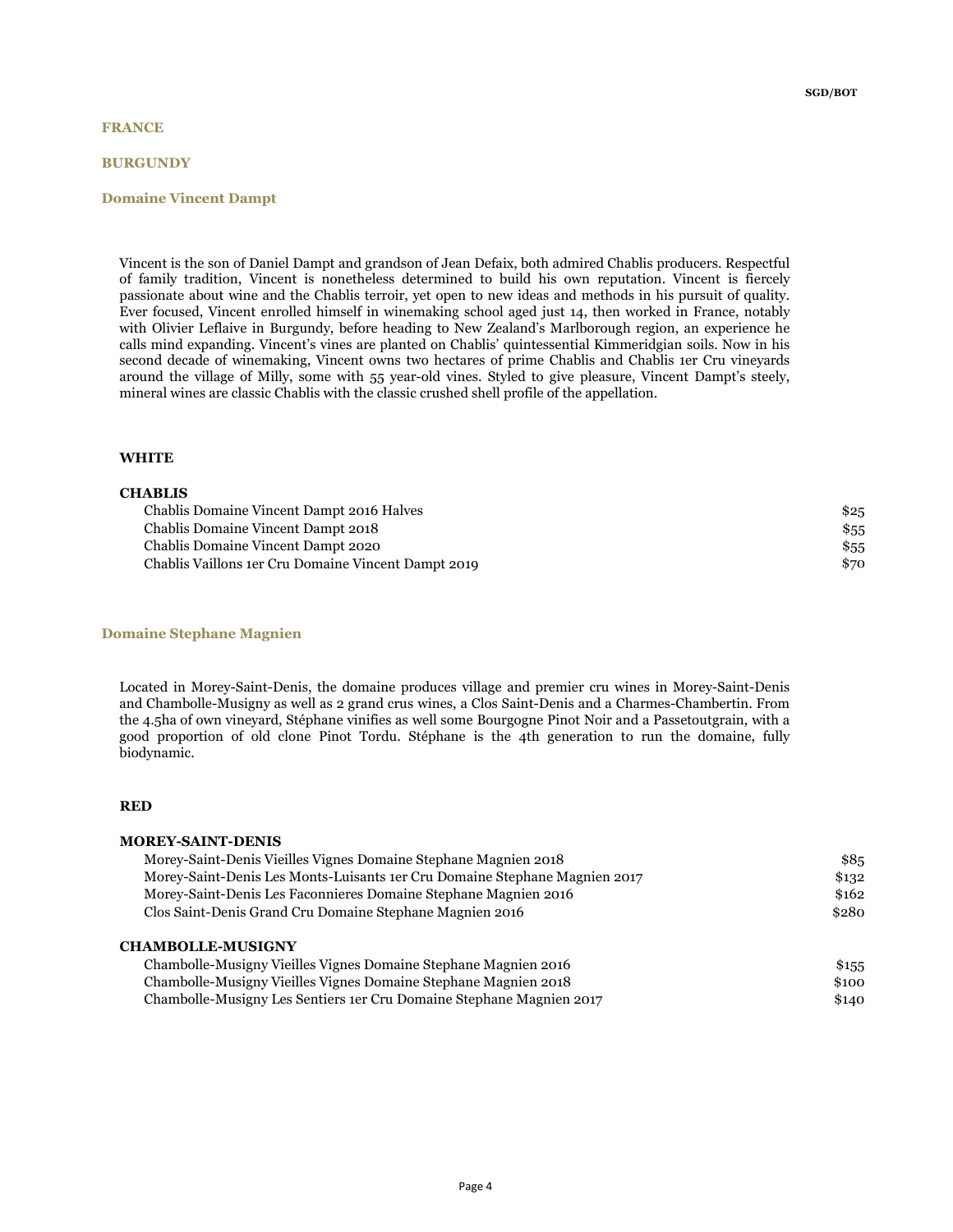## **BURGUNDY**

## Château de la Tour

Château de la Tour, established in 1890, is the largest proprietor of the Clos de Vougeot, with around five and a half hectares of vines. The Labet family's holdings comprise, essentially, two parcels, one close to the château itself, with another smaller holding (relatively recently replanted) higher on the slope, bordering Les Échézeaux. The vines have an average age of 67 years, with a one hectare plot planted in 1910 at their heart. The Domaine has been organic since 1992, François assiduous in ensuring the very best possible harvest, preferring strict pruning to later green harvesting. He is also a fan of whole clusters, naturally fermented which make for particularly characterful wines, when allowed to age.

### RED

#### CLOS DE VOUGEOT GRAND CRU

| Clos de Vougeot Grand Cru Cuvee Classique Chateau de la Tour 2005 | \$322 |
|-------------------------------------------------------------------|-------|
| Clos de Vougeot Grand Cru Cuvee Classique Chateau de la Tour 2006 | \$258 |
| Clos de Vougeot Grand Cru Cuvee Classique Chateau de la Tour 2009 | \$230 |
| Clos de Vougeot Grand Cru Cuvee Classique Chateau de la Tour 2014 | \$172 |
| Clos de Vougeot Grand Cru Cuvee Classique Chateau de la Tour 2016 | \$235 |
| Clos de Vougeot Grand Cru Cuvee Classique Chateau de la Tour 2017 | \$235 |
| Clos de Vougeot Grand Cru Vieilles Vignes Chateau de la Tour 2009 | \$350 |
| Clos de Vougeot Grand Cru Vieilles Vignes Chateau de la Tour 2012 | \$296 |
| Clos de Vougeot Grand Cru Vieilles Vignes Chateau de la Tour 2015 | \$318 |
| Clos de Vougeot Grand Cru Vieilles Vignes Chateau de la Tour 2016 | \$368 |
| Clos de Vougeot Grand Cru Vieilles Vignes Chateau de la Tour 2017 | \$368 |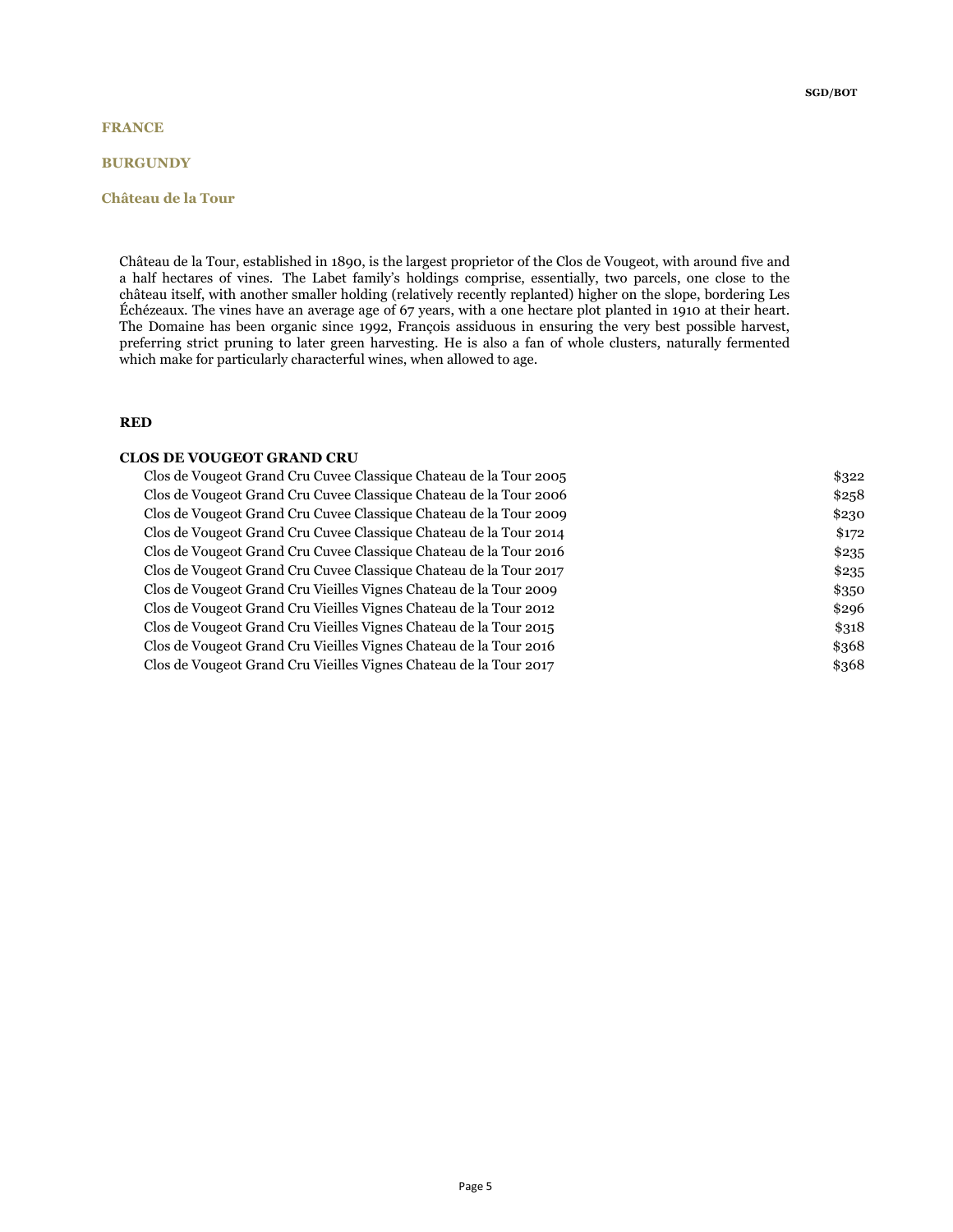## FRANCE

## **BURGUNDY**

## Domaine Pierre Labet

François Labet inherited this domaine from his father. This family domaine has its roots in 15th century Beaune, when it had an administrative centre at Bastion Notre-Dame, part of the city ramparts. François Labet's grandfather was mayor of Beaune between the two world wars. During this period, the holdings were expanded beyond Beaune. Now, the domaine owns ten hectares of vineyards in Beaune, Savigny-lès-Beaune, Chorey-lès-Beaune, Meursault and Gevrey-Chambertin. François started making wine in 1984, in the 1987 vintage changing from 100% destemming to 100% whole bunch handling.

| <b>BOURGOGNE</b>                                                       |       |
|------------------------------------------------------------------------|-------|
| Bourgogne Chardonnay Vieilles Vignes Domaine Pierre Labet 2015         | \$55  |
| Bourgogne Chardonnay Vieilles Vignes Domaine Pierre Labet 2016         | \$65  |
| Bourgogne Chardonnay Vieilles Vignes Domaine Pierre Labet 2017         | \$58  |
| <b>BEAUNE</b>                                                          |       |
| Beaune Blanc Clos du Dessus des Marconnets Domaine Pierre Labet 2012   | \$68  |
| Beaune Blanc Clos du Dessus des Marconnets Domaine Pierre Labet 2013   | \$68  |
| Beaune Blanc Clos du Dessus des Marconnets Domaine Pierre Labet 2015   | \$95  |
| <b>MEURSAULT</b>                                                       |       |
| Meursault Les Tillets Domaine Pierre Labet 2017                        | \$105 |
| <b>SAVIGNY-LES-BEAUNE</b>                                              |       |
| Savigny-Les-Beaune Vergelesses Blanc 1er Cru Domaine Pierre Labet 2012 | \$128 |
| Savigny-Les-Beaune Vergelesses Blanc 1er Cru Domaine Pierre Labet 2015 | \$128 |
| <b>RED</b>                                                             |       |
| <b>BOURGOGNE</b>                                                       |       |
| Bourgogne Pinot Noir Vieilles Vignes Domaine Pierre Labet 2017         | \$70  |
| Bourgogne Pinot Noir Vieilles Vignes Domaine Pierre Labet 2018         | \$70  |
| <b>BEAUNE</b>                                                          |       |
| Beaune Clos du Dessus des Marconnets Domaine Pierre Labet 2013         | \$68  |
| Beaune Clos du Dessus des Marconnets Domaine Pierre Labet 2014         | \$95  |
| Beaune Coucherias 1er Cru Domaine Pierre Labet 2013                    | \$98  |
| Beaune Coucherias 1er Cru Domaine Pierre Labet 2014                    | \$98  |
| Beaune Coucherias 1er Cru Domaine Pierre Labet 2017                    | \$100 |
| <b>GEVREY-CHAMBERTIN</b>                                               |       |
| Gevrey-Chambertin Vieilles Vignes Domaine Pierre Labet 2017            | \$106 |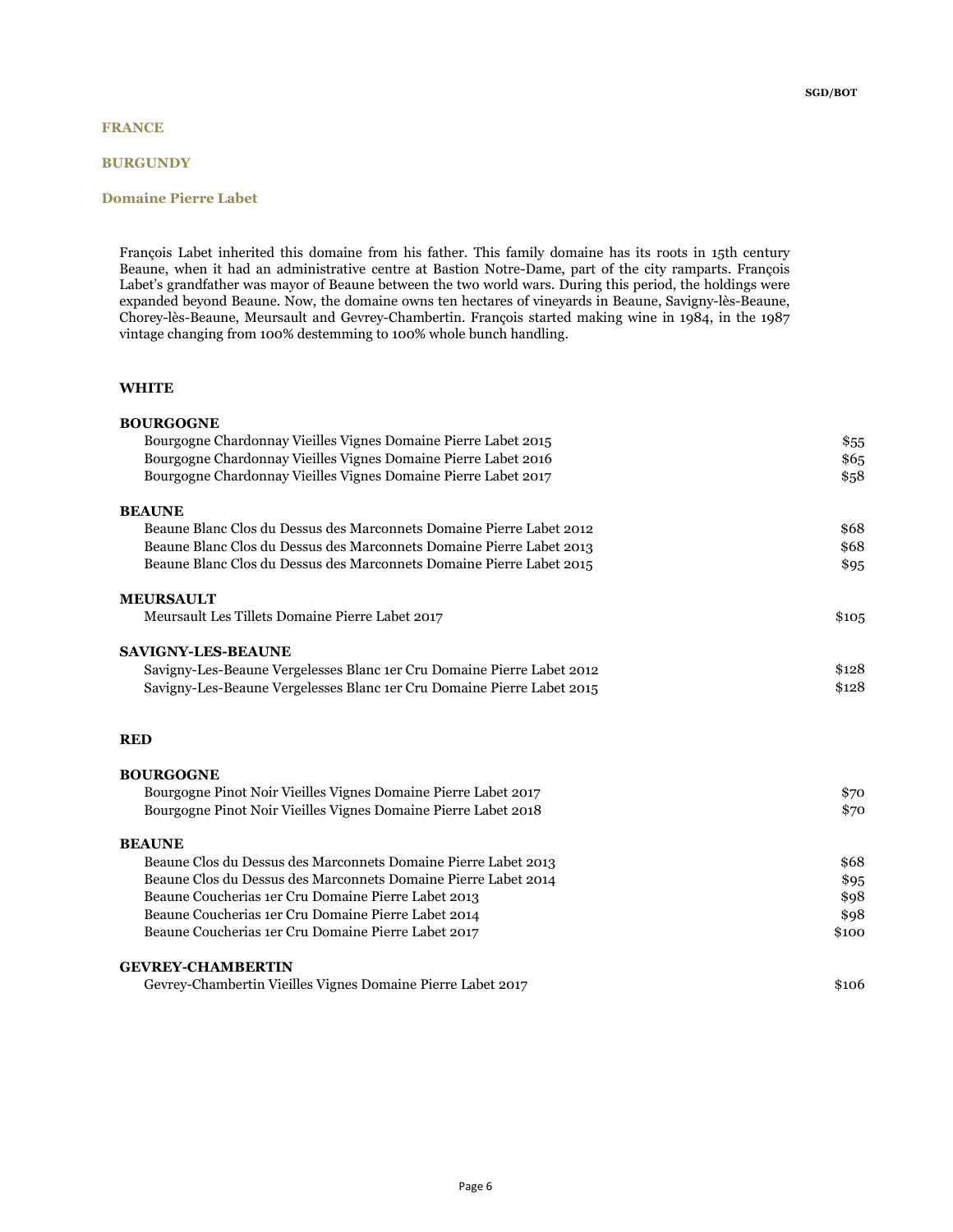## **BURGUNDY**

## Domaine Pierre Morey & Morey-Blanc

Pierre remains a constant presence here but it is now his daughter, Anne Morey, who runs the domaine and its associated négociant operation, Morey-Blanc. The latter is only distinguishable in that these vines are not owned by the family – handling and ageing are identical, taking place in the domaine's cellars. Winemaking is protective, with 100% destemming of the reds. The wines have an astonishing sense of purity and hit that sweet spot of fruit expression and terroir nuance.

We knew Pierre Morey during his two decades as Régisseur of Domaine Leflaive, from 1988 to 2008. He combined this high profile position with running the eponymous family domaine in Meursault.

#### WHITE

| Bourgogne Aligote Domaine Pierre Morey 2017                     | \$35  |
|-----------------------------------------------------------------|-------|
| Bourgogne Chardonnay Domaine Pierre Morey 2018                  | \$55  |
| Bourgogne Cote d'Or Chardonnay Domaine Pierre Morey 2017        | \$60  |
| Saint-Romain Sous le Chateau Maison Morey-Blanc 2018            | \$80  |
| Meursault Les Terres Blanches Domaine Pierre Morey 2017         | \$132 |
| Meursault Les Tessons Domaine Pierre Morey 2015                 | \$185 |
| Meursault Les Tessons Domaine Pierre Morey 2017                 | \$156 |
| Puligny-Montrachet Champ Gain 1er Cru Domaine Pierre Morey 2018 | \$250 |
|                                                                 |       |

## RED

| Monthelie Domaine Pierre Morey 2018                      | \$70  |
|----------------------------------------------------------|-------|
| Volnay Les Pitures 1 er Cru Maison Morey-Blanc 2018      | \$125 |
| Aloxe-Corton Les Vercots 1er Cru Maison Morey-Blanc 2017 | \$135 |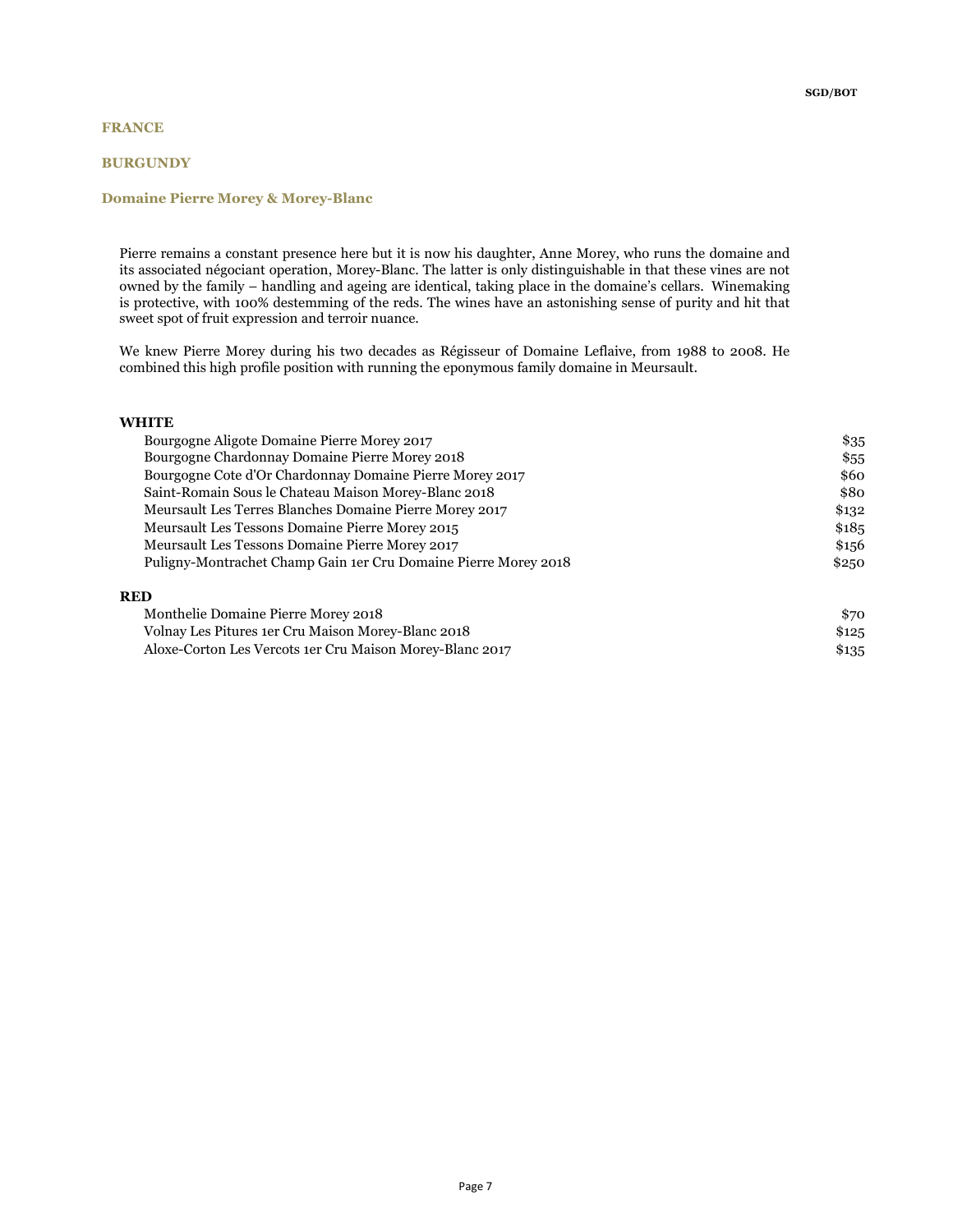## FRANCE

### **BURGUNDY**

### Domaine Leflaive

The Domaine dates back to 1717, with founder Joseph Leflaive but recent history owes a tremendous debt to his grand-daughter Anne-Claude Leflaive, who was manager from 1994 until her untimely death in 2015. Brice is Anne-Claude's nephew and great grandson of Joseph. Domaine Leflaive is a standard bearer for Anne-Claude's passionately held views on biodynamic cultivation. This philosophy has, at its heart, the individual treatment of vines by plant-based compounds, according to a strict timetable governed by the lunar cycle, allied to a total ban on systemic chemical treatments and insecticides.

Biodynamic experiments at Domaine Leflaive started in the early nineties with the disciplines being fully endorsed from 1997. There were remarkable quality improvements in the finished wines – a welcome, unintended and totally unexpected bonus. The Domaine epitomises classic Puligny style, the wines having exemplary purity, focus and integrity. With the Meursault, they are true to their origins.

| <b>BOURGOGNE</b>                                          |       |
|-----------------------------------------------------------|-------|
| Bourgogne Blanc Domaine Leflaive 2019                     | \$100 |
| <b>PULIGNY-MONTRACHET</b>                                 |       |
| Puligny-Montrachet Domaine Leflaive 2018                  | \$170 |
| Puligny-Montrachet Domaine Leflaive 2018 Magnum           | \$400 |
| MEURSAULT                                                 |       |
| Meursault Sous le Dos d'Ane 1er Cru Domaine Leflaive 2018 | \$250 |
| <b>MACON</b>                                              |       |
| Macon-Verze Domaines Leflaive 2017                        | \$85  |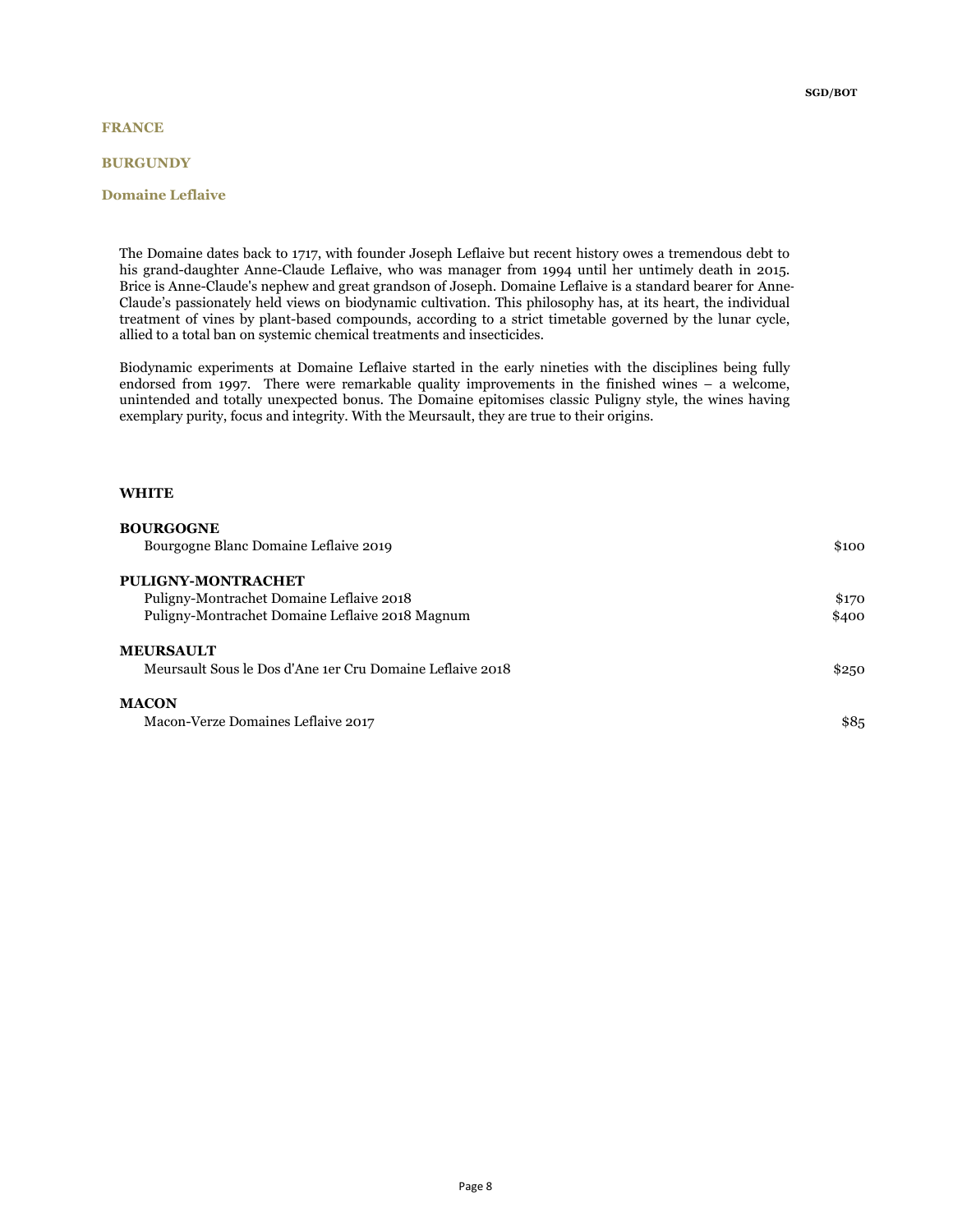## FRANCE

### **BURGUNDY**

### Domaine François Carillon

François Carillon began working with his father Louis Carillon in 1988. Fascinated, from the outset, by the vines and their environment, the vineyard became François' main focus and remains paramount today, providing optimal ingredients in the cellar. A viticulturalist of the highest quality, he believes passionately that the quality of wine is determined in the vineyard.

The 6.5 hectares currently in production are farmed to lutte integrée principles; that is organically, but with the option to treat the vines if the circumstances demand it. The estate currently spans Chassagne-Montrachet Premiers Crus, Puligny Premiers Crus Village Puligny Montrachet and generic Bourgogne. François dismisses his work in the cellar as "traditional" – it's impeccable, the use of oak perfectly balanced.

| <b>BOURGOGNE</b>                                                              |       |
|-------------------------------------------------------------------------------|-------|
| Bourgogne Aligote Domaine Francois Carillon 2016                              | \$49  |
| Bourgogne Aligote Domaine Francois Carillon 2017                              | \$42  |
| Bourgogne Aligote Domaine Francois Carillon 2018                              | \$42  |
| Bourgogne Chardonnay Domaine Francois Carillon 2016                           | \$56  |
| <b>SAINT-AUBIN</b>                                                            |       |
| Saint-Aubin Blanc Les Pitangerets 1er Cru Domaine Francois Carillon 2018      | \$85  |
| Saint-Aubin Murgers des Dents de Chien 1er Cru Domaine Francois Carillon 2017 | \$90  |
| PULIGNY-MONTRACHET                                                            |       |
| Puligny-Montrachet Domaine Francois Carillon 2017                             | \$90  |
| Puligny-Montrachet Les Champs Gains 1er Cru Domaine Francois Carillon 2017    | \$135 |
| Puligny-Montrachet Les Perrieres 1er Cru Domaine Francois Carillon 2011       | \$228 |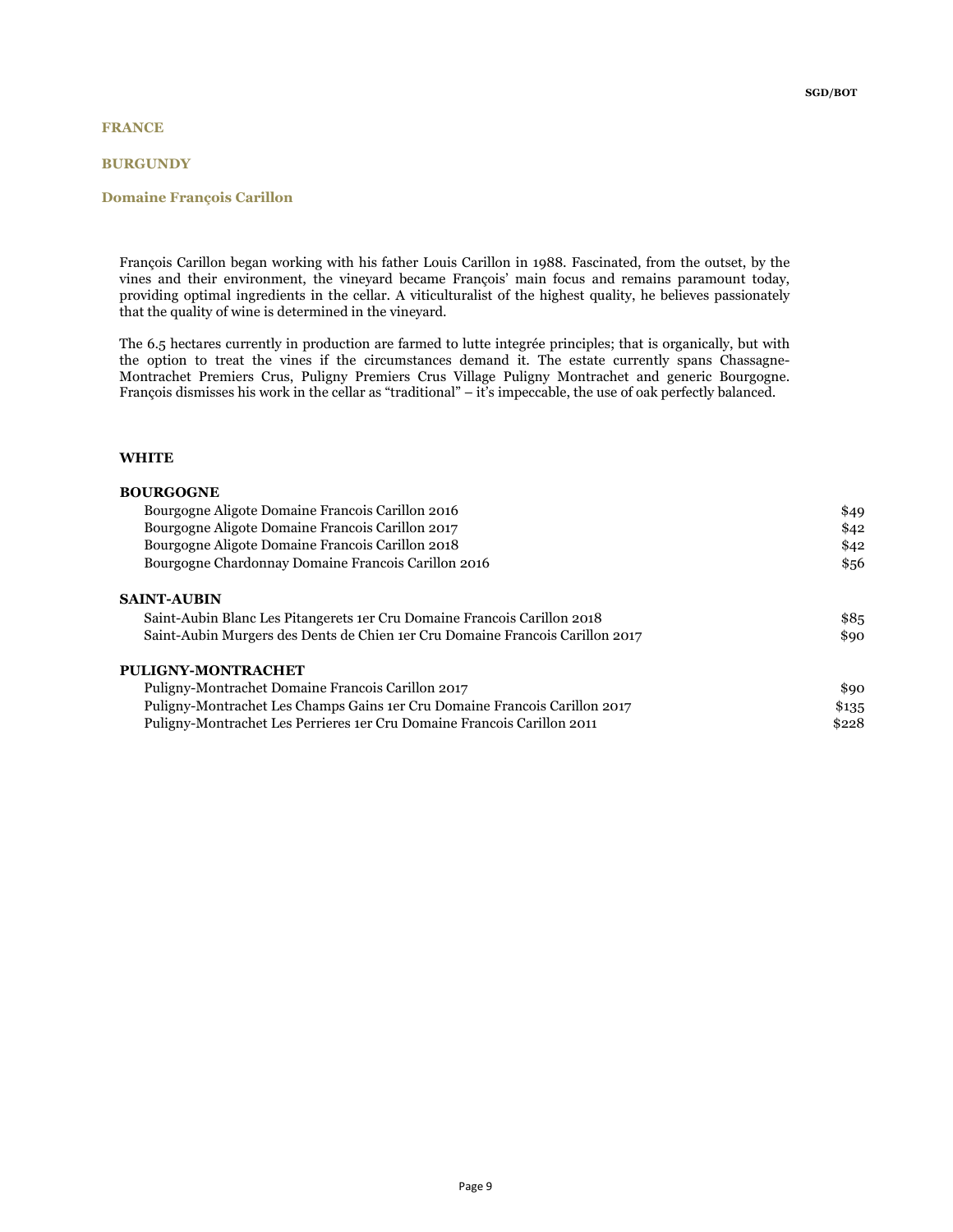### **BURGUNDY**

### Domaine du Comte Armand

Domaine Comte Armand, also known as Domaine des Epeneaux, is located in Pommard. It has nine hectares of vines, of which the most important part is a magnificent five hectare monopole of Pommard 1er Cru Clos des Epeneaux, planted 100% to Pinot Noir. The domaine takes its name from this plot, which is one of the largest monopoles in Burgundy. The vineyard is enclosed by a stone wall and sits across two lieux dits, Les Petits Epenots and Les Grands Epenots, both premier cru plots.

This vineyard was acquired by Nicolas Marey in 1850 and throughout its history the domaine has had several talented winemakers. Paul Zinetti has worked at the estate since 2010, and has spent time refining the mapping of the plots in the Clos. The monople is now divided by type of soil and age of vines. 3 wines are vinified separately and blended in the end, to make the cuvée Clos des Epeneaux. His second task was simply to let the wine shine. He strives to give space to the expression of terroir, and makes all the wines the same way, in order to let the land do the talking and not the winemaker. He has also a lightness of touch, allowing the purity and inner power of the wine to emerge.

### RED

Volnay Domaine Comte Armand 2019 **\$115** Auxey-Duresses Rouge 1er Cru Domaine Comte Armand 2019 \$122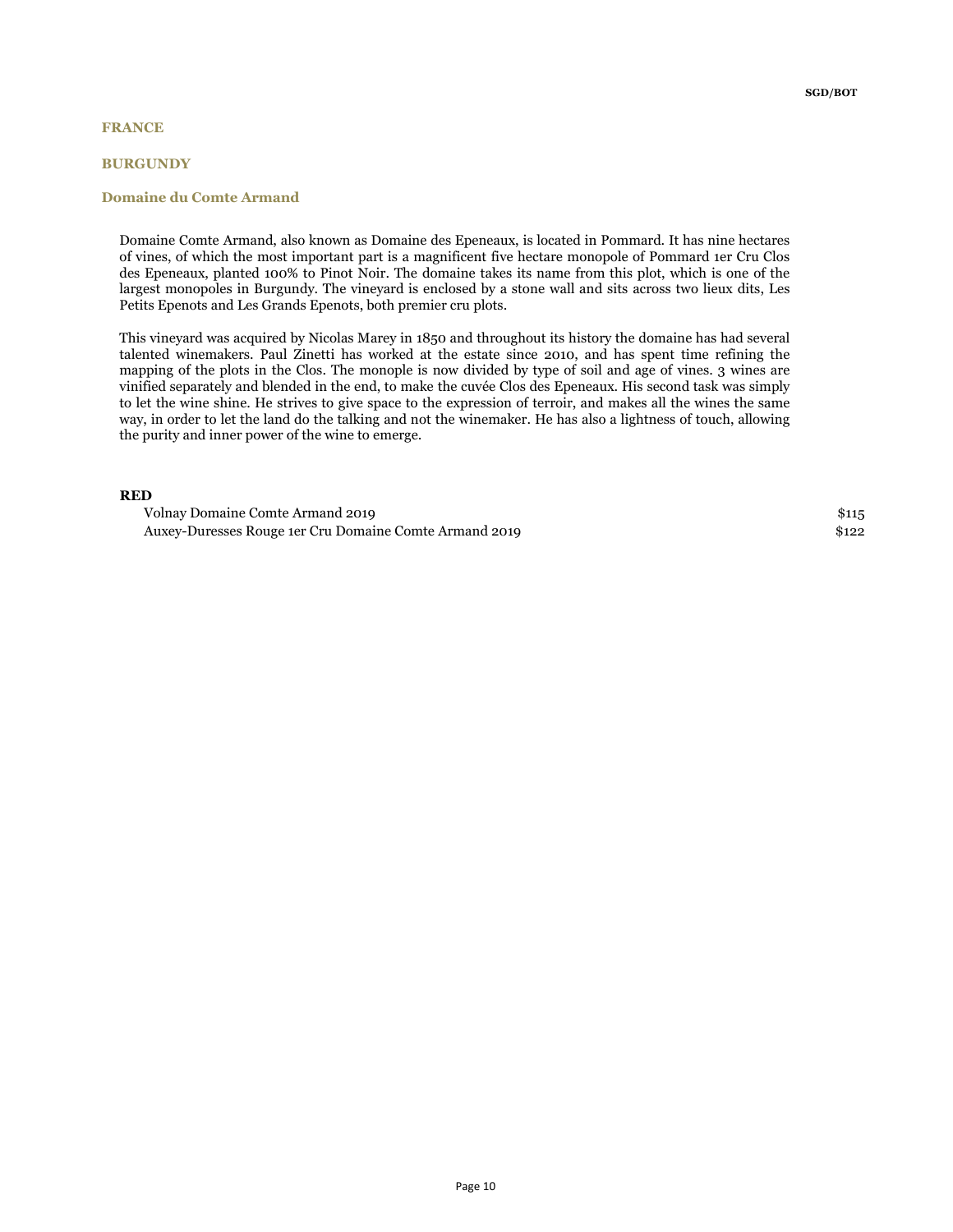## FRANCE

### **BURGUNDY**

## Domaine Marquis d'Angerville

With eight premier cru vineyards – an impressive and enviable portfolio, the domaine is today overseen by Guillaume D'Angerville, following the death of his father Jacques in 2003. Guillaume heads a team which includes his brother-in-law, Renaud de Villette, who had worked alongside Jacques for a number of years, and François Duvivier, in the vineyard and cellar. Renaud, François and Guillaume are acutely aware of their responsibility to these great terroirs.

After years of research and experimentation, the Domaine is now fully biodynamic. In the most simplistic terms, biodynamic viticulture embraces cosmic rhythms, philosophy and metaphysics as much as agricultural disciplines. It encourages a complex variety of species which make for living, breathing soils and healthier, disease-resistant vines. With responsibility for some of the best of Volnay, meticulous care is fundamental to the Domaine's philosophy and this is reflected in the finished wines. This is a complex estate with the highest rated vineyard being Volnay 1er Cru Clos des Ducs, monopole essentially the garden of main house.

| <b>BOURGOGNE</b>                                                 |       |
|------------------------------------------------------------------|-------|
| Bourgogne Aligote Domaine Marquis d'Angerville 2015              | \$45  |
| Bourgogne Aligote Domaine Marquis d'Angerville 2017              | \$62  |
| Bourgogne Chardonnay Domaine Marquis d'Angerville 2017           | \$68  |
| <b>MEURSAULT</b>                                                 |       |
| Meursault Santenots 1er Cru Domaine Marquis d'Angerville 2018    | \$170 |
| <b>RED</b>                                                       |       |
| <b>BOURGOGNE</b>                                                 |       |
| Bourgogne Passetoutgrains Domaine Marquis d'Angerville 2014      | \$55  |
| Bourgogne Passetoutgrains Domaine Marquis d'Angerville 2018      | \$60  |
| Bourgogne Pinot Noir Domaine Marquis d'Angerville 2018           | \$68  |
| <b>VOLNAY</b>                                                    |       |
| Volnay Clos des Angles 1er Cru Domaine Marquis d'Angerville 2017 | \$160 |
| Volnay Clos des Angles 1er Cru Domaine Marquis d'Angerville 2018 | \$162 |
| Volnay Fremiet 1er Cru Domaine Marquis d'Angerville 2017         | \$165 |
| Volnay Taillepieds 1er Cru Domaine Marquis d'Angerville 2011     | \$235 |
| Volnay Taillepieds 1er Cru Domaine Marquis d'Angerville 2018     | \$190 |
| Volnay Les Caillerets 1er Cru Domaine Marquis d'Angerville 2017  | \$192 |
| Volnay Les Caillerets 1er Cru Domaine Marquis d'Angerville 2018  | \$195 |
| Volnay Champans 1er Cru Domaine Marquis d'Angerville 2017        | \$200 |
| Volnay Champans 1er Cru Domaine Marquis d'Angerville 2018        | \$200 |
| Volnay Clos des Ducs 1er Cru Domaine Marquis d'Angerville 1995   | \$630 |
| Volnay Clos des Ducs 1er Cru Domaine Marquis d'Angerville 2004   | \$296 |
| Volnay Clos des Ducs 1er Cru Domaine Marquis d'Angerville 2018   | \$270 |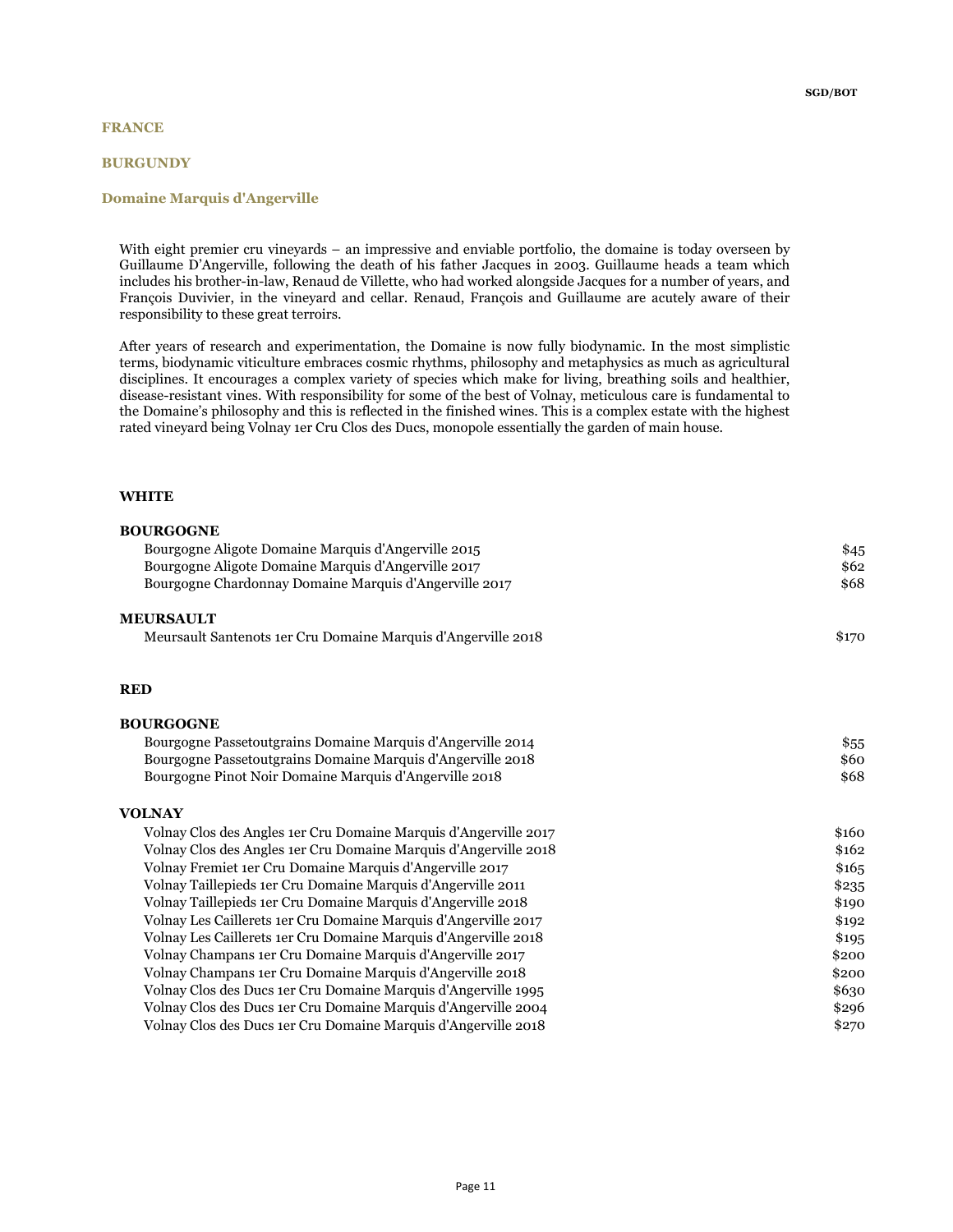### **BURGUNDY**

### Domaine Gilles Jourdan

Gilles Jourdan established his eponymous domaine in 1998, having looked after the family holdings since 1970, whilst making wine at Bichot in Beaune. The domaine's cellar is located in the quiet village of Corgoloin, on the eastern side of the Route Nationale. There are just five hectares, including a monopole, La Robignotte, which is a blue marl slope, adjacent to the small track which winds its way up into the Hautes-Côtes. Gilles has 40 pickers to call upon at harvest. He tends to harvest later than his neighbours, as demanded by his older, low production vines.

## RED

| CÔTE DE NUITS                                                             |      |
|---------------------------------------------------------------------------|------|
| Cote de Nuits-Villages Domaine Gilles Jourdan 2016                        | \$50 |
| Cote de Nuits-Villages La Robignotte Monopole Domaine Gilles Jourdan 2016 | \$58 |
| Cote de Nuits-Villages Secret de Famille Domaine Gilles Jourdan 2017      | \$58 |
| <b>COTE D'OR</b>                                                          |      |
| Bourgogne Cote d'Or Rouge Vieilles Vignes Domaine Gilles Jourdan 2017     | \$45 |

### Domaine Cyrot-Buthiau

Marc-Emmanuel and Olivier Cyrot are the fourth winemaking generation of this family domaine. They own six hectares of vines across Pommard, Volnay, Santenay and Maranges. The cellars of Domaine Cyrot-Buthiau are dug into the side of a rocky escarpment, beside Pommard 1er Cru les Arvelets, the final wine below. The wines are harvested by hand, de-stemmed and cold-macerated before fermentation.

## BOURGOGNE

| Bourgogne Pinot Noir Domaine Cyrot-Buthiau 2019 | \$48 |
|-------------------------------------------------|------|
| <b>VOLNAY</b>                                   |      |
| Volnay Domaine Cyrot-Buthiau 2015               | \$78 |
| Volnay Domaine Cyrot-Buthiau 2016               | \$78 |

#### OTHER BURGUNDY

| Pouilly-Fuisse Domaine Dominique Cornin 2016 | \$45 |
|----------------------------------------------|------|
| Meursault Clos du Domaine Henri Darnat 2017  | \$88 |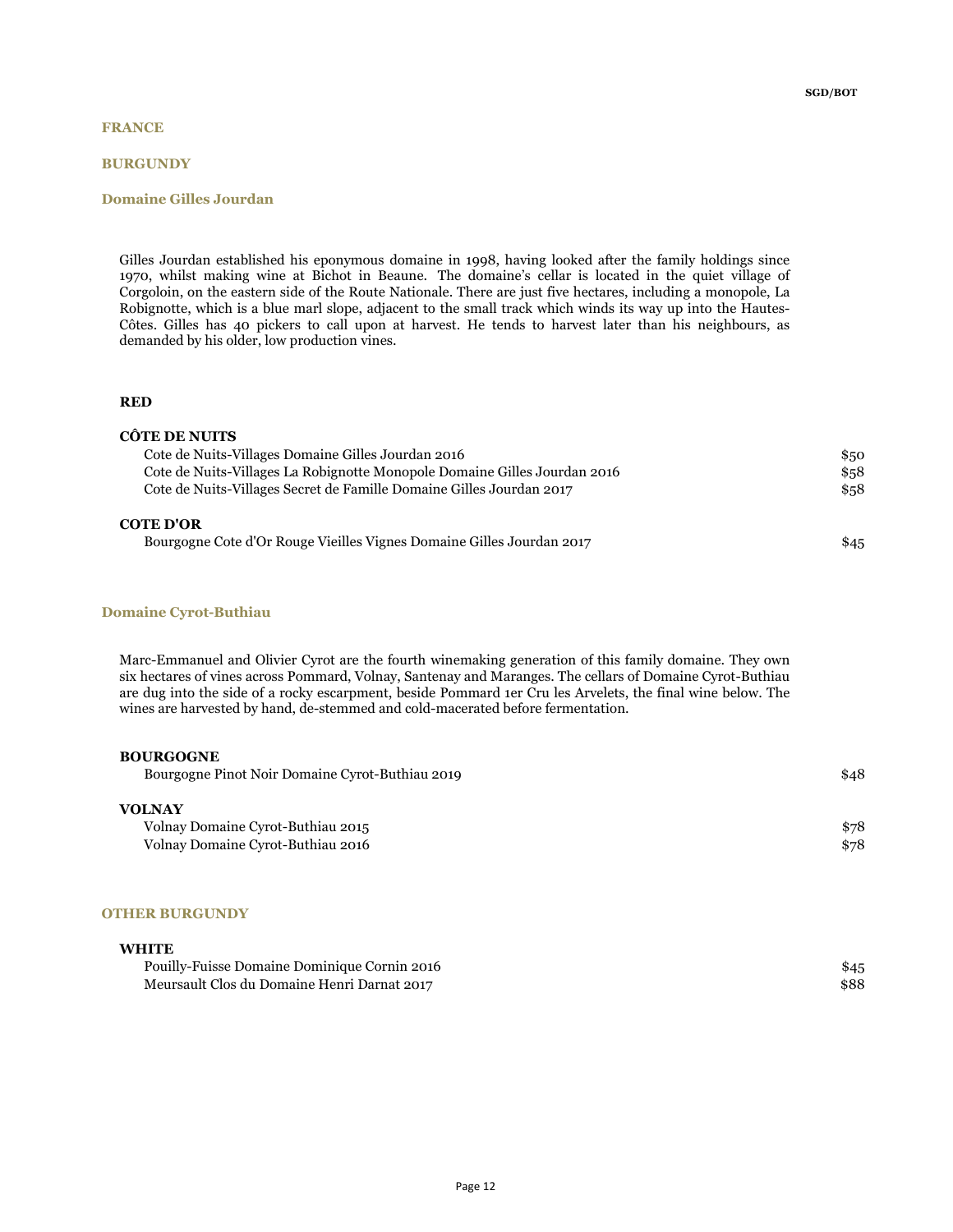### BEAUJOLAIS

## Domaine Labruyère

Domaine Labruyère is the oldest estate in Moulin-à-Vent, dating back to 1850. The original ten hectares have been added to over the years. The most significant acquisition was that of Le Clos du Moulin-à-Vent, the appellation's only monopole, situated beside the iconic windmill.

Since 2008, the property has been run by Edouard Labruyère, the seventh generation. Edouard grew up here and now works alongside winemaker Nadine Gublin and cellar master Michel Rovere.

Five wines make up the core of the domaine: Bourgogne Gamay, Coeur de Terroir, Champ de Cour, Le Carquelin and Le Clos du Moulin-à-Vent.

## RED

### MOULIN-A-VENT

| Moulin-a-Vent Coeur de Terroir Vieilles Vignes Domaine Labruvere 2018 | \$50 |
|-----------------------------------------------------------------------|------|
| Moulin-a-Vent Champ de Cour Domaine Labruvere 2014                    | \$48 |
| Moulin-a-Vent Champ de Cour Domaine Labruyere 2015                    | \$55 |
| Moulin-a-Vent Champ de Cour Domaine Labruyere 2018                    | \$60 |
| Moulin-a-Vent Le Carquelin Domaine Labruyere 2014                     | \$55 |
| Moulin-a-Vent Le Carquelin Domaine Labruyere 2015                     | \$62 |
| Moulin-a-Vent Le Carquelin Domaine Labruyere 2018                     | \$65 |
| Moulin-a-Vent Clos du Moulin-a-Vent Monopole Domaine Labruyere 2018   | \$92 |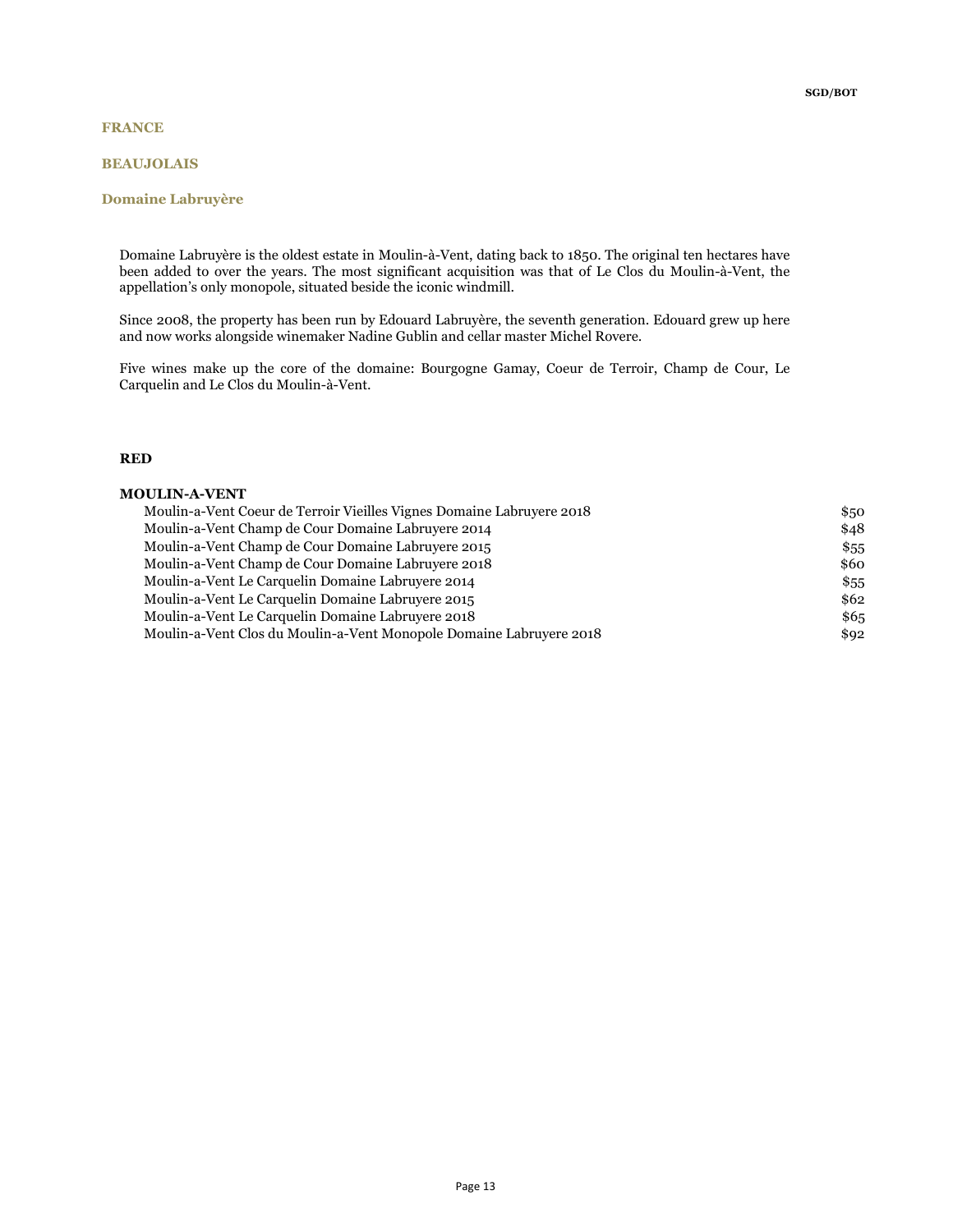## FRANCE

## LOIRE

## Clau de Nell

The vineyards at Clau de Nell have been cultivated biodynamically since 2000. The domaine is located in the Loire Valley wine region of Anjou southeast of Angers and northwest of Saumur, in the village of Ambillou-Château.

In 2008, the Leflaive-Jacques family purchased Clau de Nell, which at the time had not produced any wine for three years due to lack of means. Since then, Clau de Nell has enjoyed a successful revival with ex-sommelier Sylvain Potin making the wine and Christian running the domaine with the help of his daughter Claire.

## WHITE

Chenin Blanc IGP Val de Loire Clau de Nell 2018 \$70

### RED

| Anjou Cabernet Franc Clau de Nell 2012         | \$55 |
|------------------------------------------------|------|
| Anjou Cabernet Franc Clau de Nell 2013         | \$42 |
| Anjou Cabernet Franc Clau de Nell 2014         | \$50 |
| Anjou Cuvee Violette Clau de Nell 2013         | \$60 |
| Anjou Cuvee Violette Clau de Nell 2014         | \$60 |
| Grolleau VdP du Val de Loire Clau de Nell 2011 | \$52 |
| Grolleau VdP du Val de Loire Clau de Nell 2012 | \$60 |
| Grolleau VdP du Val de Loire Clau de Nell 2013 | \$48 |
| Grolleau VdP du Val de Loire Clau de Nell 2014 | \$48 |
| Grolleau VdP du Val de Loire Clau de Nell 2015 | \$50 |
| Grolleau VdP du Val de Loire Clau de Nell 2016 | \$58 |

### OTHER LOIRE WHITE

Sancerre Domaine du Nozay 2019 **\$46**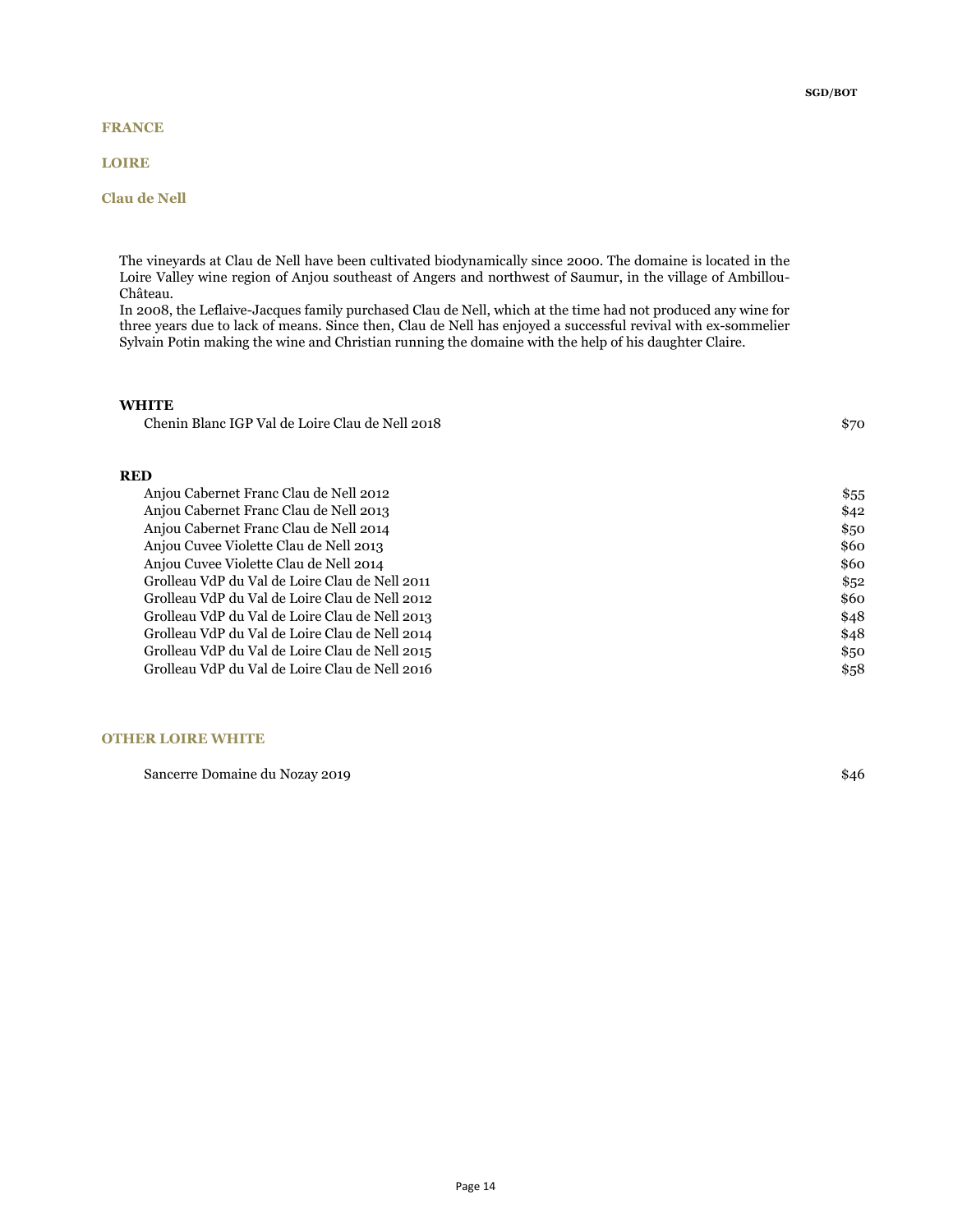## RHÔNE

## Domaine Gourt de Mautens

Several generations of Jérôme Bressy's family had cultivated vines here but sold their grapes to the local co operative. In 1989, Jérôme's father Yves made a life-changing step, converting his vineyard holdings to organic farming - a massive investment given that he would continue selling to the co-op, with no premium. His extraordinary prescience delivered a healthy, balanced vineyard to Jérôme, the first member of this family of viticulturists to study winemaking.

The winery is now certified organic and biodynamic. Jérôme is very particular about his wines' style and, with changes to the appellation laws, his vision was at odds with the prescribed varietals allowed. Faced with turning his back on his own style or accepting he could not have Rasteau emblazoned on his labels, he elected the latter course. The wines come from within Rasteau but are declassified in order to accommodate his preferred blends.

| Domaine Gourt de Mautens Blanc IGP Vaucluse 2016 | \$110 |
|--------------------------------------------------|-------|
| Domaine Gourt de Mautens Blanc IGP Vaucluse 2017 | \$110 |
| <b>RED</b>                                       |       |
| Domaine Gourt de Mautens Rouge IGP Vaucluse 2013 | \$98  |
| Domaine Gourt de Mautens Rouge IGP Vaucluse 2014 | \$95  |
| Domaine Gourt de Mautens Rouge IGP Vaucluse 2016 | \$110 |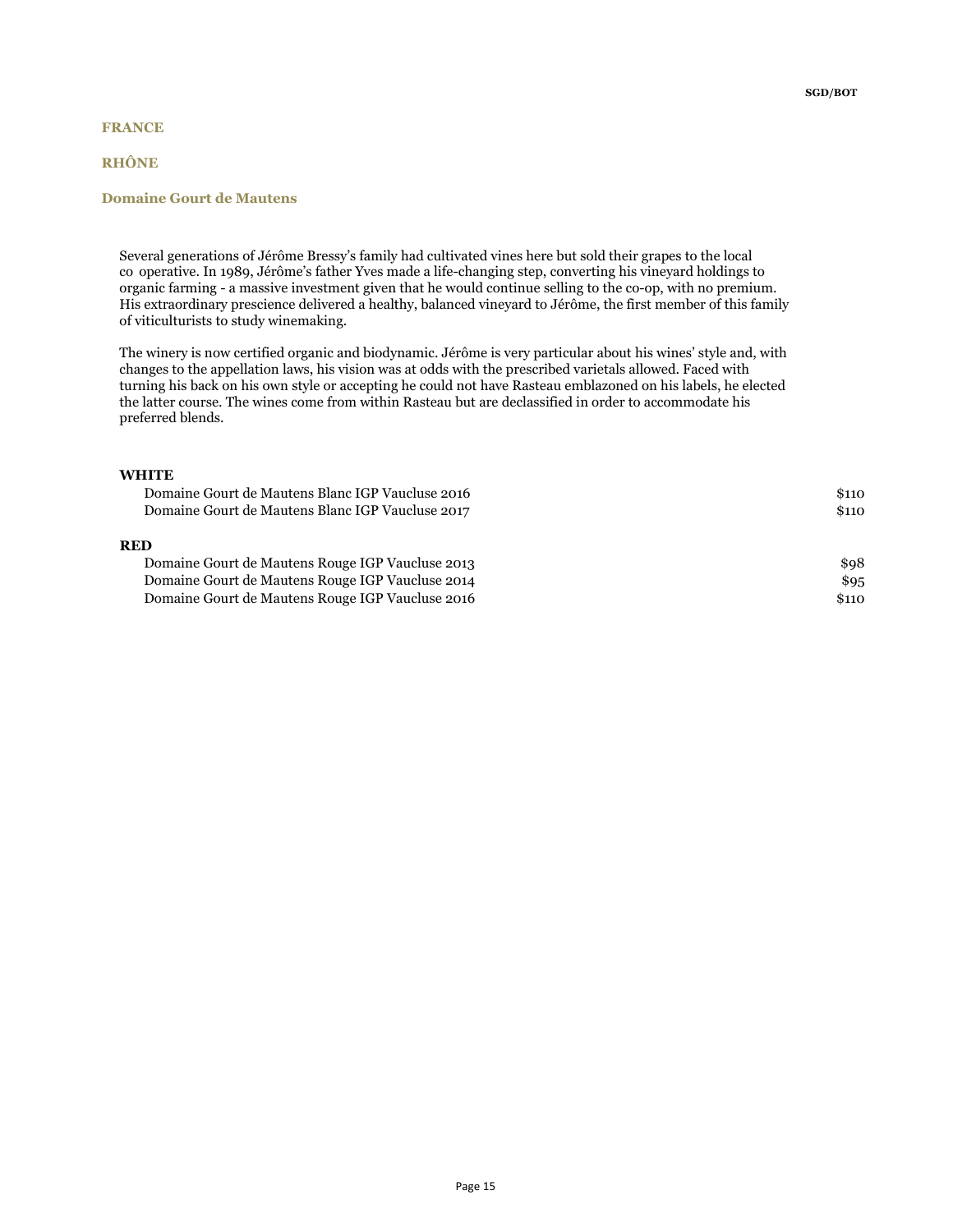## FRANCE

## RHÔNE

## Tardieu-Laurent

Michel Tardieu is a micro négociant-éleveur, based in Lourmarin, Provence, producing wines from the Northern and Southern Rhone. He and his oenologist son Bastien buy wines in their raw, fermented state. Top quality ingredients are essential and critical to Michel's and Bastien's work is the building of long-term, mutually beneficial relationships with a network of producers, who own specific, top quality parcels, almost always of low-yielding old vines. They know by heart both the vineyards and the specific parcels within, which are of interest to them. The resulting wines generally undergo malolactic fermentation overseen by Michel and Bastien as are both the maturation and the blending. The naturally-restricted volumes result in increased complexity and intensity - world-class wines which thoroughly deserve their international acclaim.

## WHITE

| <b>SOUTHERN RHÔNE</b>                               |      |
|-----------------------------------------------------|------|
| Cotes-du-Rhone Blanc Guy Louis Tardieu-Laurent 2016 | \$52 |
| Cotes-du-Rhone Blanc Guy Louis Tardieu-Laurent 2018 | \$52 |
|                                                     |      |
|                                                     |      |
| <b>RED</b>                                          |      |
|                                                     |      |
| NORTHERN RHÔNE                                      |      |

| Crozes-Hermitage Vieilles Vignes Tardieu-Laurent 2016    | \$55  |
|----------------------------------------------------------|-------|
| Saint-Joseph Vieilles Vignes Tardieu-Laurent 2017        | \$62  |
| Cornas Vieilles Vignes Tardieu-Laurent 2015              | \$85  |
| Cote-Rotie Vieilles Vignes Tardieu-Laurent 2018          | \$118 |
| Hermitage Tardieu-Laurent 2014                           | \$150 |
| SOUTHERN RHÔNE                                           |       |
| Cotes-du-Rhone Les Becs Fins Tardieu-Laurent 2020        | \$36  |
| Rasteau Vieilles Vignes Tardieu-Laurent 2017             | \$50  |
| Vacqueyras Vieilles Vignes Tardieu-Laurent 2017          | \$52  |
| Gigondas Vieilles Vignes Tardieu-Laurent 2016            | \$58  |
| Bandol Tardieu-Laurent 2012                              | \$79  |
| Bandol Tardieu-Laurent 2016                              | \$55  |
| Chateauneuf-du-Pape Vieilles Vignes Tardieu-Laurent 2017 | \$80  |
|                                                          |       |

## OTHER RHÔNE RED

| Cotes-du-Rhone Vignobles Gonnet 2019                      | \$45 |
|-----------------------------------------------------------|------|
| Gigondas Domaine du Cayron 2015                           | \$56 |
| Chateauneuf-du-Pape Cuvee Tradition Vignobles Gonnet 2015 | \$82 |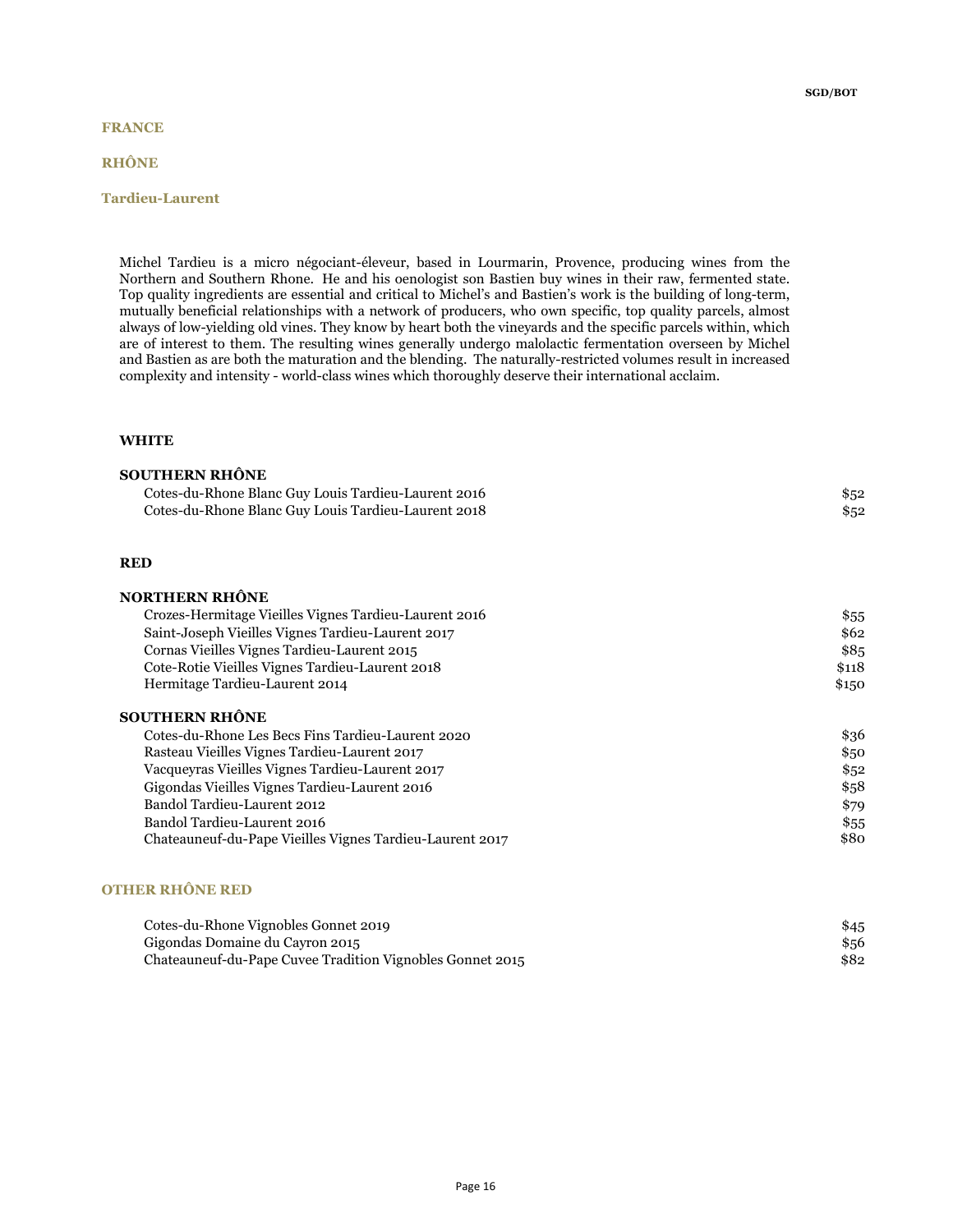## REGIONAL FRANCE

### JURA

## Domaine du Pelican

Since its birth in Montigny-lès-Arsures in 2012, Domaine du Pélican has rapidly established itself as one of Jura's leading lights, producing exceptional biodynamic wines that mix finesse with thrilling Jurassien character. The project was born in Taillevent Paris where Guillaume d'Angerville, proprietor of the great Volnay estate Marquis d'Angerville, was served blind a bottle of Jura Chardonnay from the 2005 vintage. Struck by its quality, Guillaume was taken a back to discover the wine was not from Meursault, let alone anywhere in the Côte d'Or.

## **WHITE**

| Arbois Chardonnay Domaine du Pelican 2017             | \$63  |
|-------------------------------------------------------|-------|
| Arbois Chardonnay Domaine du Pelican 2018             | \$63  |
| Arbois Chardonnay Domaine du Pelican 2019             | \$63  |
| Arbois Savagnin Ouille Domaine du Pelican 2016        | \$65  |
| Arbois Savagnin Ouille Domaine du Pelican 2017 Magnum | \$145 |
| Arbois Savagnin Ouille Domaine du Pelican 2018        | \$65  |

### RED

| Arbois Poulsard Domaine du Pelican 2016             | \$70  |
|-----------------------------------------------------|-------|
| Arbois Trois Cepages Domaine du Pelican 2017        | \$63  |
| Arbois Trois Cepages Domaine du Pelican 2017 Magnum | \$142 |

#### **PROVENCE**

### ROSÉ

| Source Gabriel Rose AOC Cotes de Provence 2020                             | \$32 |
|----------------------------------------------------------------------------|------|
| Chateau la Tour de l'Eveque Rose AOC Cotes de Provence 2020                | \$42 |
| Chateau la Tour de l'Eveque Rose AOC Cotes de Provence 2018 Magnum         | \$75 |
| Petale de Rose Chateau la Tour de l'Eveque Rose AOC Cotes de Provence 2015 | \$60 |

#### LANGUEDOC

RED

| -KED<br>Cabernet Sauvignon Domaine de Saissac IGP Pays d'Oc 2019    | \$28 |
|---------------------------------------------------------------------|------|
| <b>WHITE</b><br>Chardonnay Les Grenadiers IGP Cotes de Thongue 2020 | \$28 |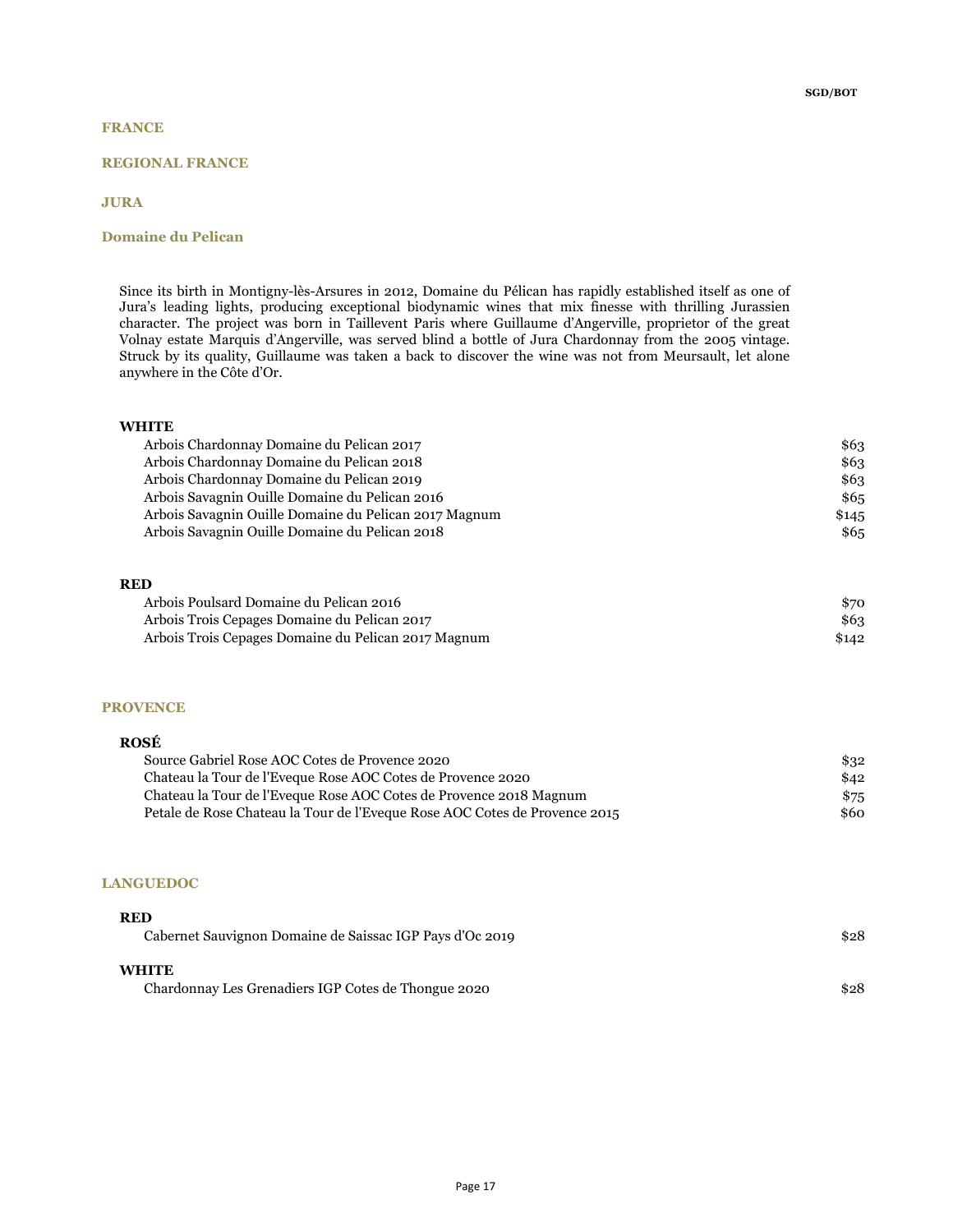## **ITALY**

#### VENETO

## Cecilia Beretta

The Cecilia Beretta estate was founded in the 1980s, just to the east of the famous wine village of Valpolicella. It was named after the 17th century agronomist and poet Count Giuseppe Beretta, who built the beautiful Villa in Mizzole in the heart of the estate, now surrounded by vineyards. The local Pasqua family had owned the surrounding vineyards since the 1940s, but a renewed drive for quality and a concentration on modern oenological technologies became a priority in the 1980s with competition from the 'New World'; traditional winemaking countries like Italy were forced to up their game. Thus the quality-focused Cecilia Beretta winery was born. Today it is Carlo's daughter Cecilia (most appropriately named!) who is global ambassador for the Cecilia Beretta estate and wines.

#### SPARKLING

Prosecco Cecilia Beretta NV  $$26$ 

#### **WHITE**

| Pinot Grigio Luna Cecilia Beretta 2020                  | \$28 |
|---------------------------------------------------------|------|
| Soave Classico DOC Brognoligo Cecilia Beretta 2019      | \$35 |
| Soave Classico DOC Brognoligo Cecilia Beretta 2020      | \$35 |
| <b>RED</b>                                              |      |
| Valpolicella Ripasso Superiore DOC Cecilia Beretta 2018 | \$37 |
| Amarone Classico Terre di Cariano Cecilia Beretta 2013  | \$92 |

### PIEDMONT

#### Giulia Negri

Young, charming, receptive and brimming with energy, Giulia Negri describes herself as 'Barologirl.' One of Piedmont's rising stars, Giulia is the most recent generation to take the reins of a family estate stretching back 150 years. She is keen to forge her own path, whilst observing other small, maverick producers from around the world, keen to glean knowledge and experiment.

Serradenari, the crest of Barolo, presents views over almost all of Barolo, the vines surrounded by prolific truffle forests. Giulia pays tribute to her beloved Burgundy, planting Chardonnay and Pinot Noir near the forest. Nebbiolo inhabits warmer, sandy soils producing Barolo which Giulia views as a work of art, a "flagship in the winemaking world". Her wines become more polished year on year whilst retaining an innate honesty.

### RED

| Barbera d'Alba Giulia Negri 2016                 | \$55  |
|--------------------------------------------------|-------|
| Langhe Pinot Nero La Tartufaia Giulia Negri 2013 | \$60  |
| Barolo La Tartufaia Giulia Negri 2015            | \$65  |
| Barolo Serradenari MeGA Giulia Negri 2017        | \$95  |
| Barolo La Delizia Giulia Negri 2013              | \$162 |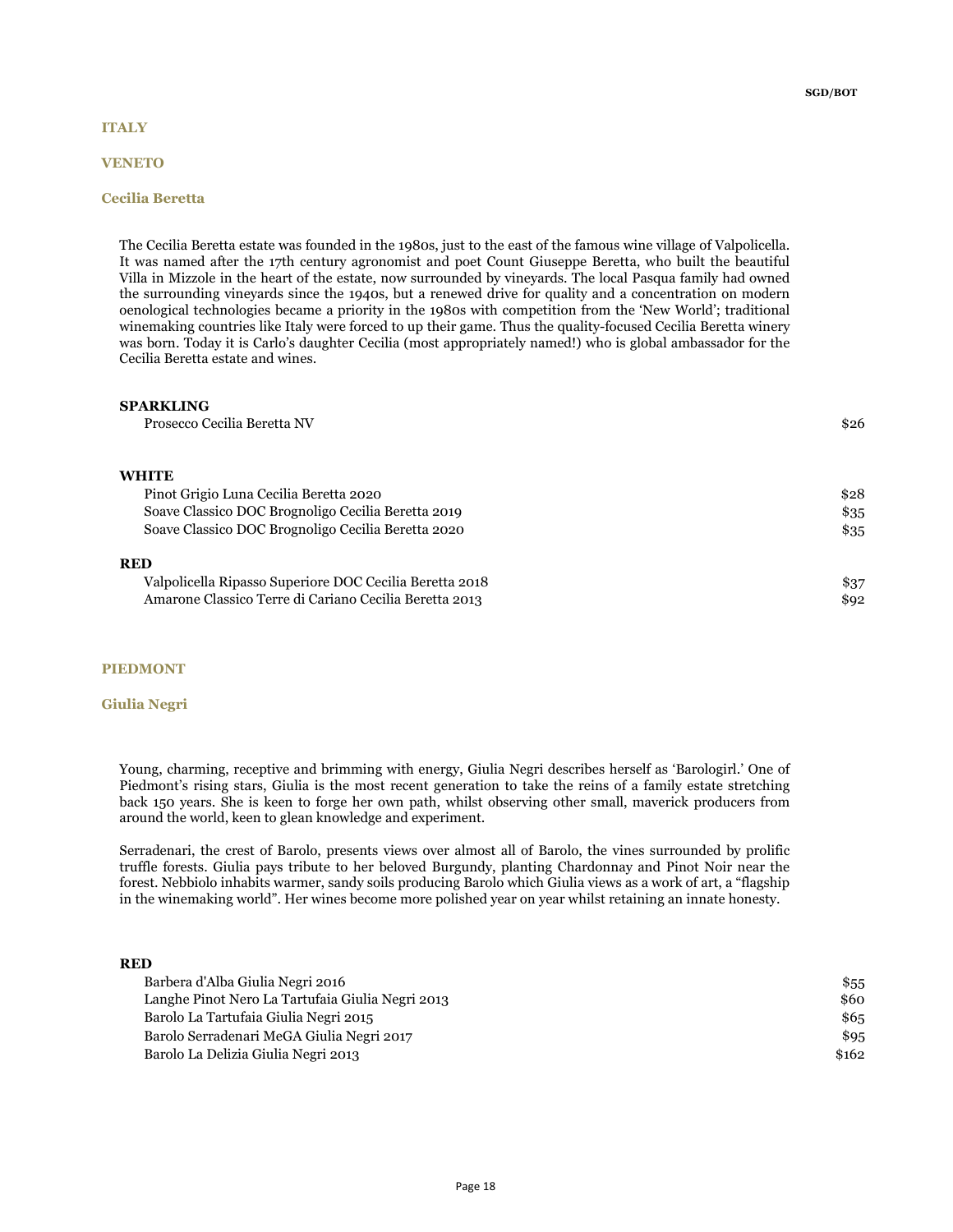## **ITALY**

## **TUSCANY**

### Tenuta di Biserno

It is impossible to separate the Biserno Estate from the man whose inspiration lies behind it, Marchese Lodovico Antinori, original founder of the Ornellaia estate.

Tenuta di Biserno is a 90-hectare estate situated in coastal western Tuscany, hidden amongst the hills of Bibbona in the Upper Maremma. The beautiful sweeping views across to the Tyrrhenian Sea, towards Corsica, are a constant reminder of its moderating coastal influence. The mineral rich soil of the Bibbona vineyards is planted exclusively, at Marchese Lodovico's behest, with well-suited Bordeaux varietals, producing three wines, Il Pino di Biserno, the eponymous Biserno and, very rarely, Lodovico.

### RED

| Il Pino di Biserno Tenuta di Biserno 2018 | \$90  |
|-------------------------------------------|-------|
| Biserno Tenuta di Biserno 2011            | \$150 |
| Lodovico Tenuta di Biserno 2013           | \$425 |
| Lodovico Tenuta di Biserno 2015           | \$575 |
| Lodovico Tenuta di Biserno 2017           | \$600 |

## Tenuta di Trinoro

Tenuta di Trinoro, in the south of Tuscany, is the brainchild of Andrea Franchetti. In his early years, Andrea had fallen in love with the wines and modus operandi of Bordeaux and there he learned of the importance of terroir. The understanding of Bordeaux which led him to start a vineyard from nothing but scrubby woodland in the Val d'Orcia, Southern Tuscany. There were no access roads and certainly no vines but that all seems to have had little bearing on Andrea's determination to produce wine on this site, from scratch, from Bordeaux varietals, in the main. Andrea knew instinctively that Trinoro would be a fabulous site both in its geographical positioning and in its soil, which is rich in marine deposits and, under his stewardship, so it has proved.

#### RED

| Le Cupole IGT Tenuta di Trinoro 2017 | \$68  |
|--------------------------------------|-------|
| Tenaglia Tenuta di Trinoro 2014      | \$118 |
| Magnacosta Tenuta di Trinoro 2014    | \$120 |
| Palazzi Tenuta di Trinoro IGT 2010   | \$255 |
| Palazzi Tenuta di Trinoro IGT 2011   | \$225 |
| Palazzi Tenuta di Trinoro IGT 2013   | \$238 |
| Palazzi Tenuta di Trinoro IGT 2014   | \$255 |
| Tenuta di Trinoro IGT 2007           | \$360 |
| Tenuta di Trinoro IGT 2014           | \$282 |
| Tenuta di Trinoro IGT 2017           | \$262 |

### OTHER TUSCANY RED

| Chianti Classico Terre di Prenzano Vignamaggio 2017         | \$42 |
|-------------------------------------------------------------|------|
| Chianti Classico Gran Selezione Monna Lisa Vignamaggio 2016 | \$65 |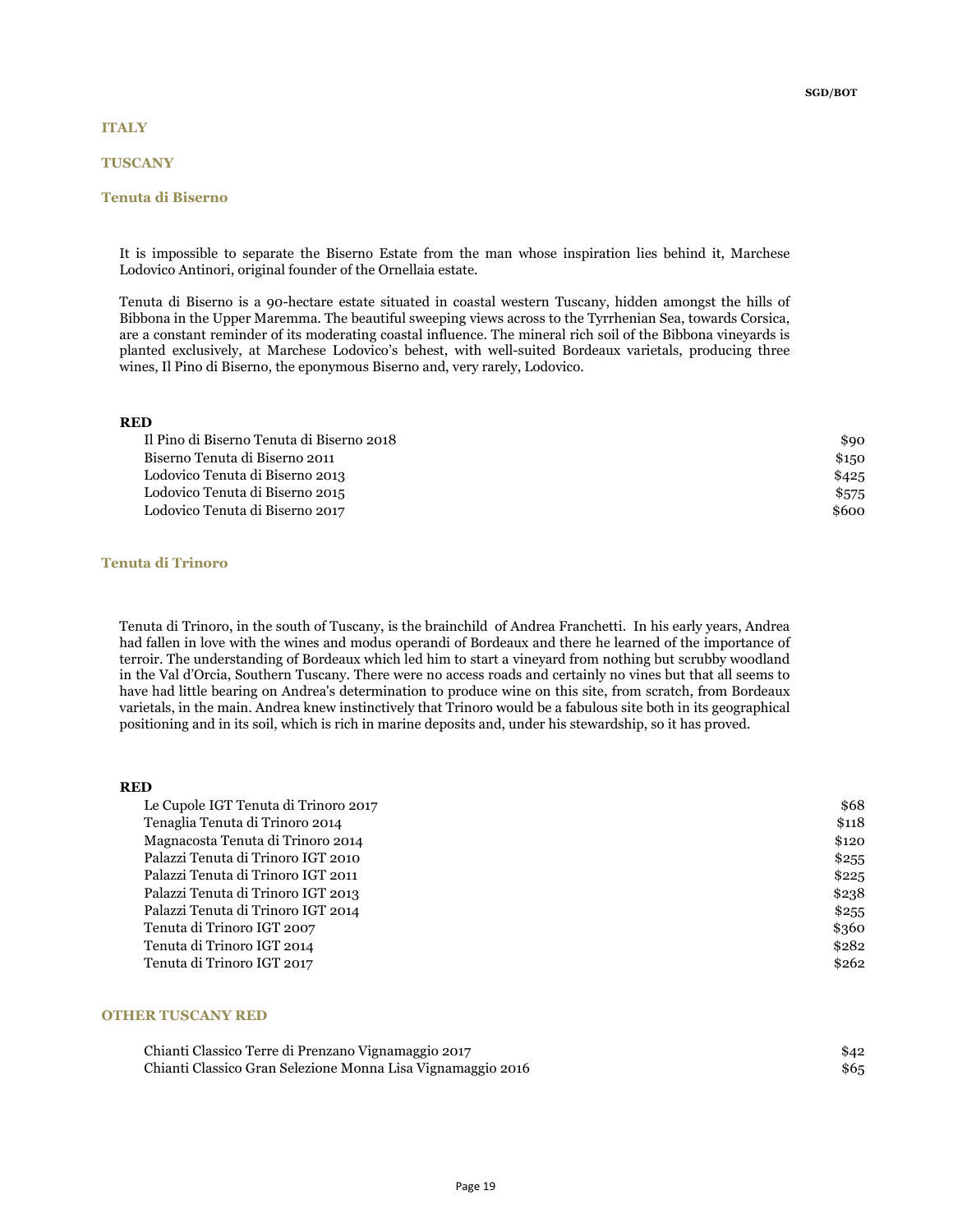## **ITALY**

## **SICILY**

## Tenuta di Passopisciaro

Tenuta di Passopisciaro is under the control of Andrea Franchetti, an iconic producer, was first known for his Tuscan wine Tenuta di Trinoro. At Trinoro, he created a vineyard, essentially from scratch, clearing rough woodland terracing and planting it – the entire works. Here, on Etna, his task has been more about resurrection rather than creation, bringing long-since abandoned vineyards back into production and, these vines are planted on the slopes of a very clearly live volcano! This strangely beautiful, totally arresting terroir presents a unique palette of aromatics to the winemaker.

## **WHITE**

| <b>RED</b>                                              |       |
|---------------------------------------------------------|-------|
| Passorosso Etna Rosso DOC Tenuta di Passopisciaro 2015  | \$63  |
| Passorosso Etna Rosso DOC Tenuta di Passopisciaro 2016  | \$70  |
| Contrada Chiappemacine IGP Tenuta di Passopisciaro 2015 | \$78  |
| Contrada Sciaranuova IGP Tenuta di Passopisciaro 2016   | \$86  |
| Contrada Guardiola IGP Tenuta di Passopisciaro 2015     | \$92  |
| Franchetti IGT Tenuta di Passopisciaro 2011             | \$140 |
| <b>OTHER PIEDMONT WHITE</b>                             |       |
| Gavi di Gavi Fratelli Antonio e Raimondo 2019           | \$32  |
|                                                         |       |
| <b>SPAIN</b>                                            |       |
| <b>RIOJA</b>                                            |       |
| <b>WHITE</b>                                            |       |
| Belezos Rioja Blanco Oak Aged Bodegas Zugober 2019      | \$32  |
| <b>RED</b>                                              |       |
| Belezos Rioja Crianza Bodegas Zugober 2017              | \$36  |
| Belezos Rioja Reserva Bodegas Zugober 2013              | \$42  |

Passobianco IGT Tenuta di Passopisciaro 2017  $$59$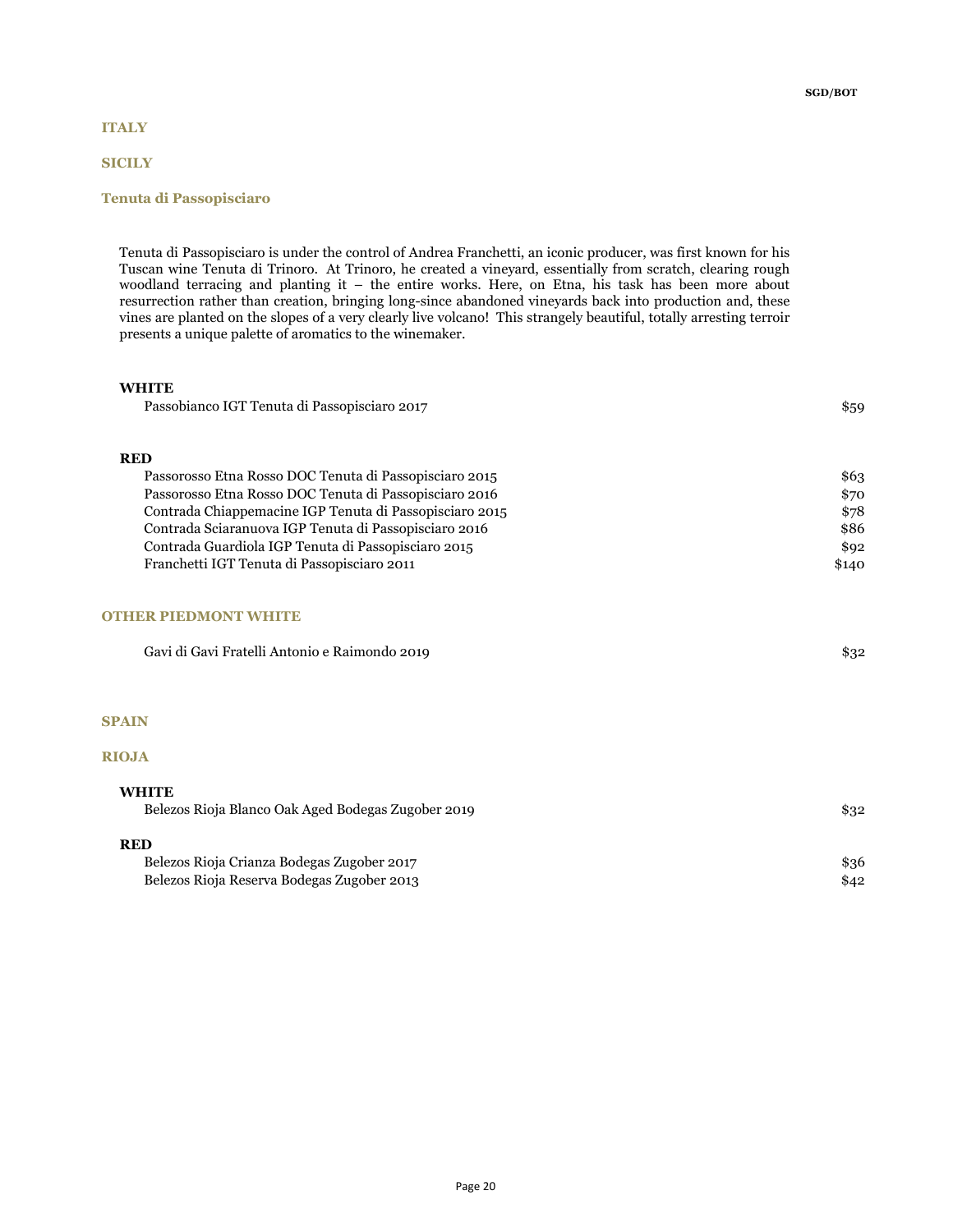## **GERMANY**

MOSEL

### Wwe. Dr.H. Thanisch

Katharina Thanisch had married Dr Hugo Thanisch and they ran the estate together. In 1895, Hugo died, leaving Katharina, with three small children and an estate to run. The name then changed to Wwe. Dr.H. Thanisch. "Wwe" refers to "Witwe", meaning "widow". Under Katharina's tenure Wwe. Dr. H. Thanisch, Erben Thanisch, became one of the founder members of the Association of German Quality Wine Producers (VDP) in 1910. Sofia is the fourth woman to manage the estate. With two daughters, Juliane and Christina, the 12th generation look assured at some point in the future.

The Thanisch vineyard parcels lying along a stretch of the Mosel which is relatively straight, a run of southfacing vineyards of world renown – within Zeltingen, Wehlen, Graach and Bernkastel.

### WHITE

## BERNCASTELER DOCTOR Berncasteler Doctor Riesling Kabinett Weingut Dr H Thanisch (Thanisch) 2018 \$54 Berncasteler Doctor Riesling Spatlese Weingut Dr H Thanisch (Thanisch) 2018 \$68 Berncasteler Doctor Riesling Auslese Weingut Dr H Thanisch (Thanisch) 2018 \$90 Berncasteler Doctor Riesling GG Trocken Weingut Dr H Thanisch (Thanisch) 2018 \$78 BERNKASTELER BADSTUBE Bernkasteler Badstube Riesling Kabinett Dr H Thanisch (Thanisch) 2017 \$45 Bernkasteler Badstube Riesling Spatlese Dr H Thanisch (Thanisch) 2014 \$55 Bernkasteler Badstube Riesling Spatlese Dr H Thanisch (Thanisch) 2016 \$50 Bernkasteler Badstube Riesling Spatlese Dr H Thanisch (Thanisch) 2017 \$50 Bernkasteler Badstube Riesling Spatlese Dr H Thanisch (Thanisch) 2018 \$50 Bernkasteler Badstube Riesling Auslese Weingut Dr H Thanisch (Thanisch) 2018 \$55 Bernkasteler Graben Riesling GG Trocken Weingut Dr H Thanisch (Thanisch) 2017 \$65 Bernkasteler Graben Riesling GG Trocken Weingut Dr H Thanisch (Thanisch) 2018 \$65 THANISCH ESTATE Thanisch Estate Riesling Kabinett Weingut Dr H Thanisch (Thanisch) 2016 \$40 Thanisch Estate Riesling Kabinett Weingut Dr H Thanisch (Thanisch) 2017 \$40

### OTHER GERMAN WHITE

| Erbacher Marcobrunn Riesling Kabinett Schloss Schonborn 2011 | \$35 |
|--------------------------------------------------------------|------|
| Erbacher Marcobrunn Riesling Kabinett Schloss Schonborn 2018 | \$45 |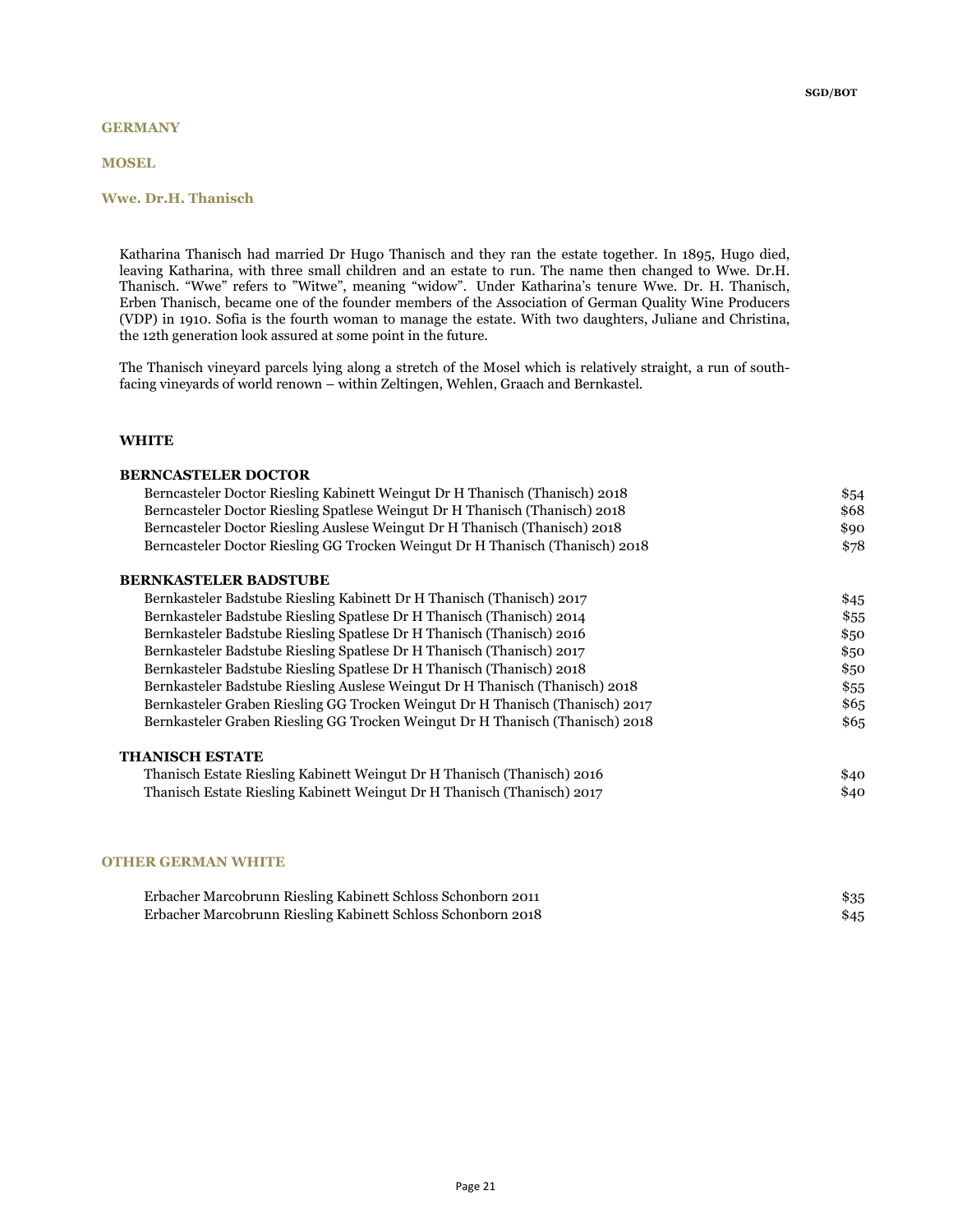### AUSTRALIA

## ADELAIDE HILLS

### The Lane Vineyards

Set 450m high in the Adelaide Hills in South Australia, this boutique winery is the brainchild of well-known Aussie winemaker John Edwards. His long-held dream was to produce Australian wines with true elegance with the refined structure of Old World classics. The Lane vineyards are often 4 degrees cooler and, crucially, night-time temperatures can be even fresher. John Edwards' son Marty, a viticulturist has been managing The Lane since 2001. He has carried out extensive vineyard mapping to analyse soil types and structures, matching grape varieties to individual plots. Meticulous vineyard husbandry, traditional and modern winemaking techniques, experimentation with yeasts, fine lees and use of old and new French oak all play their part in creating wine quality. There are truly stunning, focused wines from an estate we believe to be one of Australia's future icons.

| Block 1A Chardonnay The Lane 2017             | \$35 |
|-----------------------------------------------|------|
| Gathering Sauvignon Semillon The Lane 2012    | \$55 |
| Gathering Sauvignon Semillon The Lane 2014    | \$55 |
| Beginning Chardonnay The Lane 2013            | \$58 |
| Beginning Chardonnay The Lane 2017            | \$40 |
| <b>RED</b>                                    |      |
| Shiraz Viognier The Lane 2019                 | \$43 |
| 19th Meeting Cabernet Sauvignon The Lane 2012 | \$69 |

#### OTHER AUSTRALIA RED

Whispering Lake Shiraz Eagle Vale 2007 \$49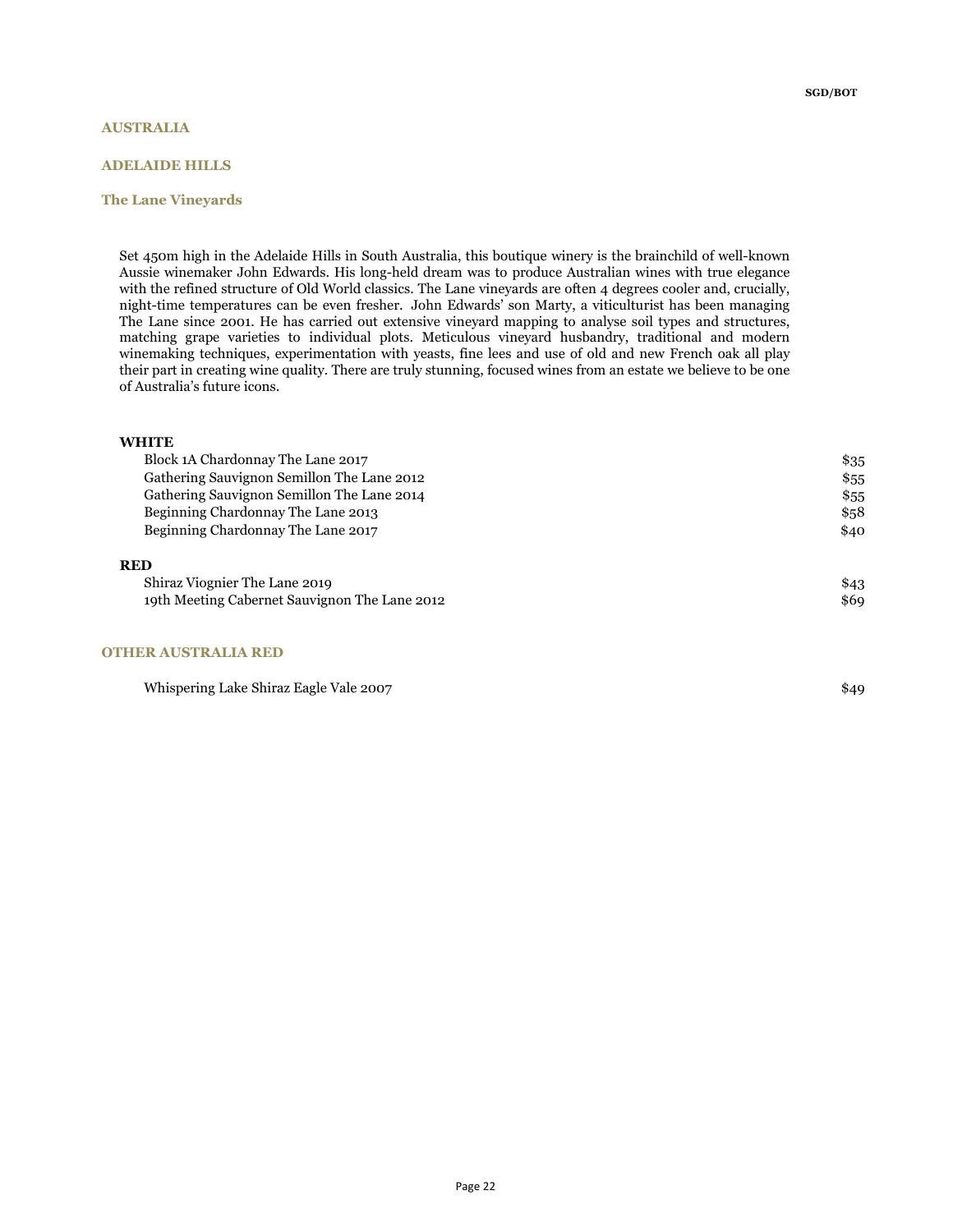## NEW ZEALAND

#### MARLBOROUGH

### Eradus

Har and Sophie Eradus emigrated from Holland to New Zealand in 1982, and decided to make wine on their retirement, some 20 years later. They looked around, found and bought what was to become the Eradus vineyard. Today there are twelve hectares of mainly Sauvignon Blanc and Pinot Noir vineyards, the most impressive of which are planted on undulating, stony terraces along the Awatere river valley. Closer to the ocean than much of the Marlborough wine region, the Awatere's warm days, cool nights and dry, sunny climate are key to the luminous flavour intensity, elegant minerality and fresh acidities of Eradus' distinctive wines. The Eradus estate is now run by son Michiel, whose affable, easy-going demeanour belies a fierce perfectionist focused on pushing every boundary in pursuit of quality and balance – the Eradus mantra.

#### **WHITE**

Sauvignon Blanc Eradus 2020 **\$38**  $\frac{1}{3}$ 

#### RED

Pinot Noir Eradus 2020 \$45

#### SWEET WINE

Sticky Mickey Late Harvest Sauvignon Blanc Eradus 2017 Halves \$38

#### CANTERBURY-WAIPARA

#### Muddy Water

The estate was established in 1993 to create 'a cleaner, purer place where wine isn't made to formula but grown and fermented to best reflect the vineyard and season'. Muddy Water is a direct translation of the Maori place name – Wai (water) Para (sediment). The Waipara wine region boasts ideal grape-growing conditions: drenched in sunlight and protected from cool sea breezes by coastal hills, its warm summers, luminous autumns and distinctive limestone soils give ripe grapes with intense flavours yet fine acidities. As the first certified organic winery in Canterbury, the vineyard and winery alike are run according to biodynamic principles. Muddy Water believe that their wines are a great expression of the region and try to interfere with this as little as possible, aiming to maximise wine quality and long-term sustainability.

#### **WHITE**

James Hardwick Riesling Muddy Water 2015 \$51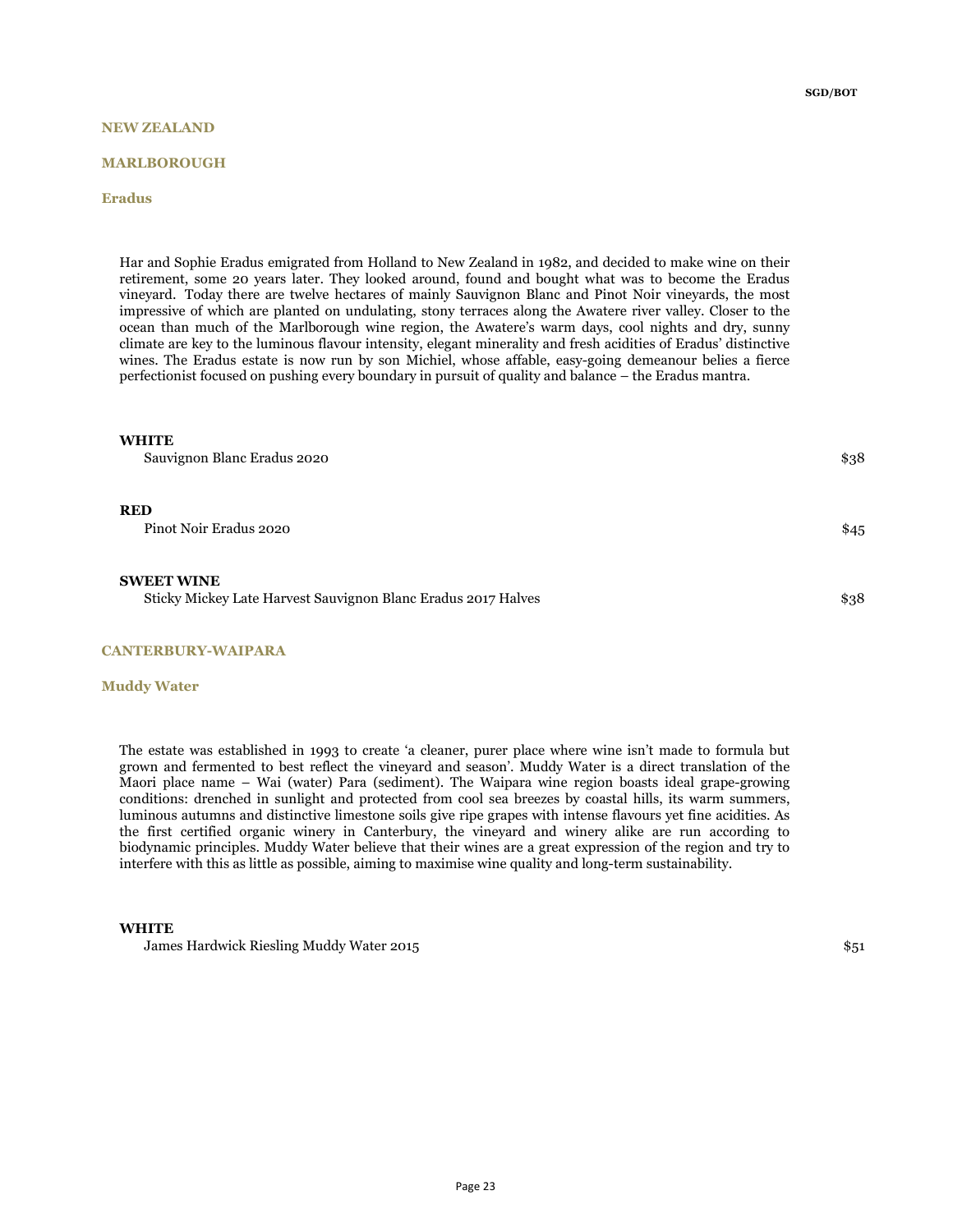USA

## **OREGON**

### Saffron Fields Vineyard

Saffron Fields Vineyard is located 28 miles southwest of Portland, in the heart of the Yamhill-Carlton AVA. The neatly combed benchlands and hillsides of the Yamhill-Carlton AVA, are home to some of the finest Pinot Noir vineyards in the world. The vineyard development started in 2007, today the vineyard has grown to 35 acres with 32 acres of Pinot Noir (Clones: Pommard, Wadenswil, 115, 667, 777, 928) and 3 acres of Chardonnay (Clones: 76, 548). The vineyard is dry farmed using sustainable farming practices.

### **WHITE**

Chardonnay Yamhill-Carlton Saffron Fields Vineyard 2016 \$75

#### RED

Pinot Noir Saffron Fields Vineyard 2015 \$103

#### ARGENTINA

#### MENDOZA

## Ruca Malen

Set up in 1998, Ruca Malen is the brainchild of Jean-Pierre Thibaud and Jacques-Louis de Montalembert. Friends and business partners who shared a love of wine and the wine trade, De Montalembert had worked extensively in Burgundy, while Thibaud was for years chairman of Bodegas Chandon in Argentina. Now retired, they have passed the reins to a long-standing team, who continue to uphold their values, producing high-quality still and sparkling wines in Mendoza.

The majority of Ruca Malen's vineyards are located in the Uco Valley's 'golden triangle' and the Luján de Cuyo areas. Planted 800-1,100m above sea level, the vines benefit from high-altitude UV light, held to promote the wines' unique fruit character, colour and structure. At the same time, cool night-time temperatures and a long, warm season prolong the ripening process, preserving fresh acidities and concentrating flavour.

#### SPARKLING

Bodega Ruca Malen Sparkling Brut Traditional Method NV 648

## RED

Terroir Series Malbec Bodega Ruca Malen 2017 \$35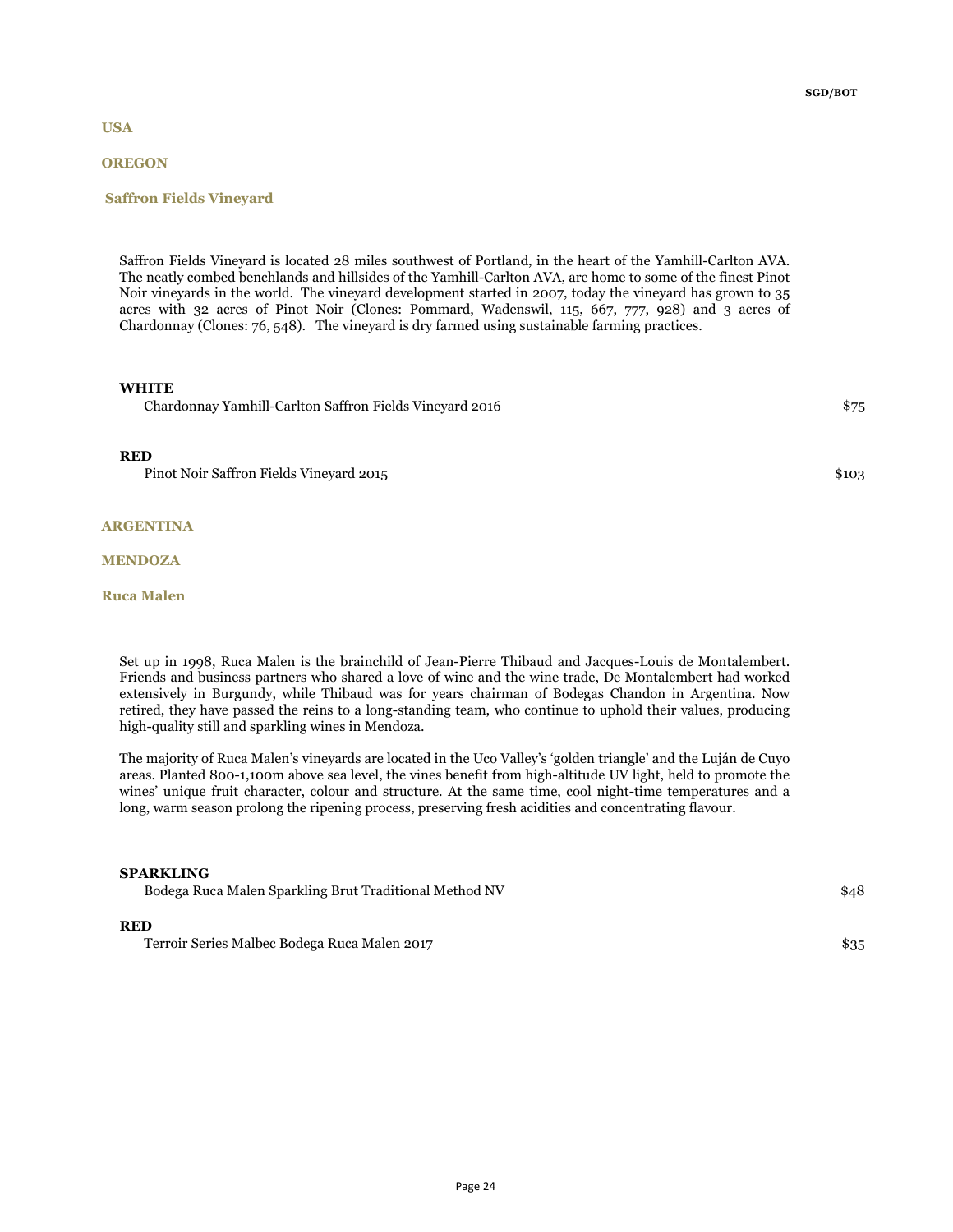## SOUTH AFRICA

### Nelson Estate

SGD/BOT

Alan studied law and for years ran a successful practice in Cape Town, enabling him to buy the historic, rundown property in Paarl in 1987, that he subsequently renamed Nelson Estate. Alan's son Daniel, active in running the estate, and daughter Lisha, one of South Africa's brightest rising star winemakers. Her scientific background matched with a practical and passionate approach to winemaking ensures the production of top quality, handcrafted wines.

The quality and style of wines from Nelson Estate come partly from the complex granite-clay soils , and also from the cooling Atlantic breezes, mitigating South Africa's fierce summer heat and helping promote the delicate flavours.

## **WHITE**

| Chardonnay Nelson Estate 2016 | \$39 |
|-------------------------------|------|
|-------------------------------|------|

## RED

| Cabernet Merlot Nelson Estate 2012 | \$39 |
|------------------------------------|------|
| Cabernet Merlot Nelson Estate 2018 | \$42 |
| Shiraz Nelson Estate 2013          | \$48 |
| Shiraz Nelson Estate 2014          | \$48 |

## **CHILE**

## **WHITE**

Chardonnay Reserva Vina Mar 2013 **\$33**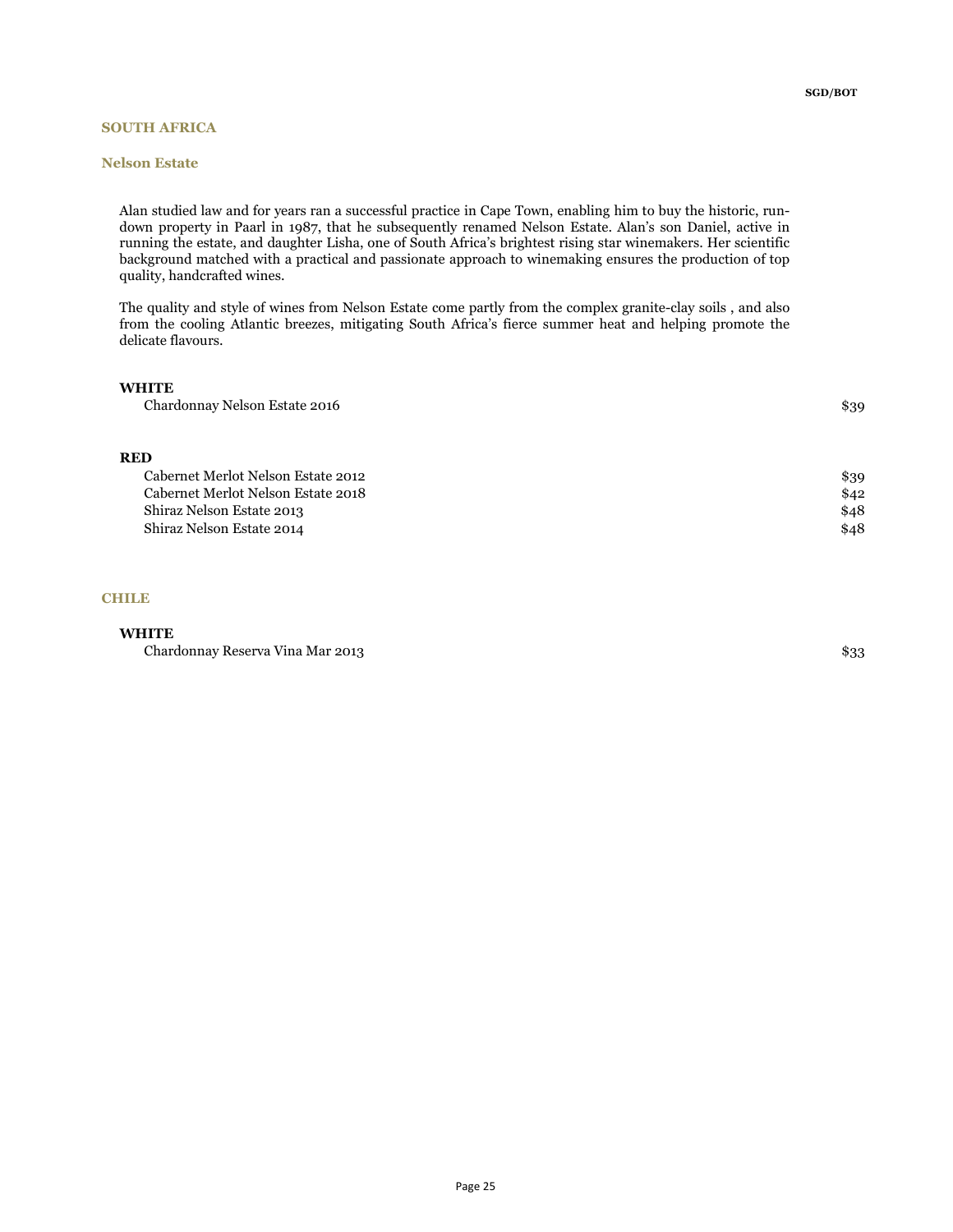# COLLECTOR'S LIST

## FRANCE

## BORDEAUX RIGHT BANK

| <b>POMEROL</b>                                                          |       |
|-------------------------------------------------------------------------|-------|
| Pomerol Ets J-P Moueix 2015                                             | \$70  |
| Chateau Certan de May 2011                                              | \$155 |
| Chateau Latour a Pomerol 2005                                           | \$200 |
| Chateau Latour a Pomerol 2012                                           | \$145 |
| Chateau La Fleur-Petrus 2007                                            | \$332 |
| Chateau L'Eglise-Clinet 2006                                            | \$342 |
| Chateau La Gaffeliere 1er Grand Cru Classe St-Emilion 2000              | \$212 |
| <b>SAINT-EMILION</b>                                                    |       |
| Chateau Belair-Monange 1er Grand Cru Classe St-Emilion 2014             | \$165 |
| Chateau Rocheyron Grand Cru St-Emilion 2011                             | \$205 |
| <b>BORDEAUX LEFT BANK</b>                                               |       |
| <b>SAINT-ESTEPHE</b>                                                    |       |
| Chateau Cos d'Estournel 1986                                            | \$390 |
| <b>PAUILLAC</b>                                                         |       |
| Les Forts de Latour 2012                                                | \$328 |
| <b>SAINT-JULIEN</b>                                                     |       |
| Chateau Leoville Barton 2001                                            | \$230 |
| Chateau Leoville Poyferre 2009                                          | \$385 |
| Chateau Leoville Las Cases 2002                                         | \$308 |
| Chateau Leoville Las Cases 2004                                         | \$300 |
| <b>MARGAUX</b>                                                          |       |
| Chateau d'Issan 2005                                                    | \$198 |
| Pavillon Rouge du Chateau Margaux 2008                                  | \$322 |
| PESSAC-LÉOGNAN                                                          |       |
| Chateau Les Carmes Haut-Brion 2005                                      | \$195 |
| Chateau Smith Haut Lafitte 2009                                         | \$468 |
| <b>BORDEAUX WHITE</b>                                                   |       |
| PESSAC-LÉOGNAN                                                          |       |
| Chateau Smith Haut Lafitte Blanc 2016                                   | \$171 |
| La Clarte de Haut-Brion 2014                                            | \$208 |
| <b>BURGUNDY RED</b>                                                     |       |
| <b>COTE DE NUITS</b>                                                    |       |
| Chambolle-Musigny Les Baudes 1er Cru Domaine Hubert Lignier 2015        | \$278 |
| Gevrey-Chambertin Les Cazetiers 1er Cru Domaine Serafin 2012            | \$285 |
| Chapelle-Chambertin Grand Cru Vieilles Vignes Domaine Perrot-Minot 2011 | \$450 |